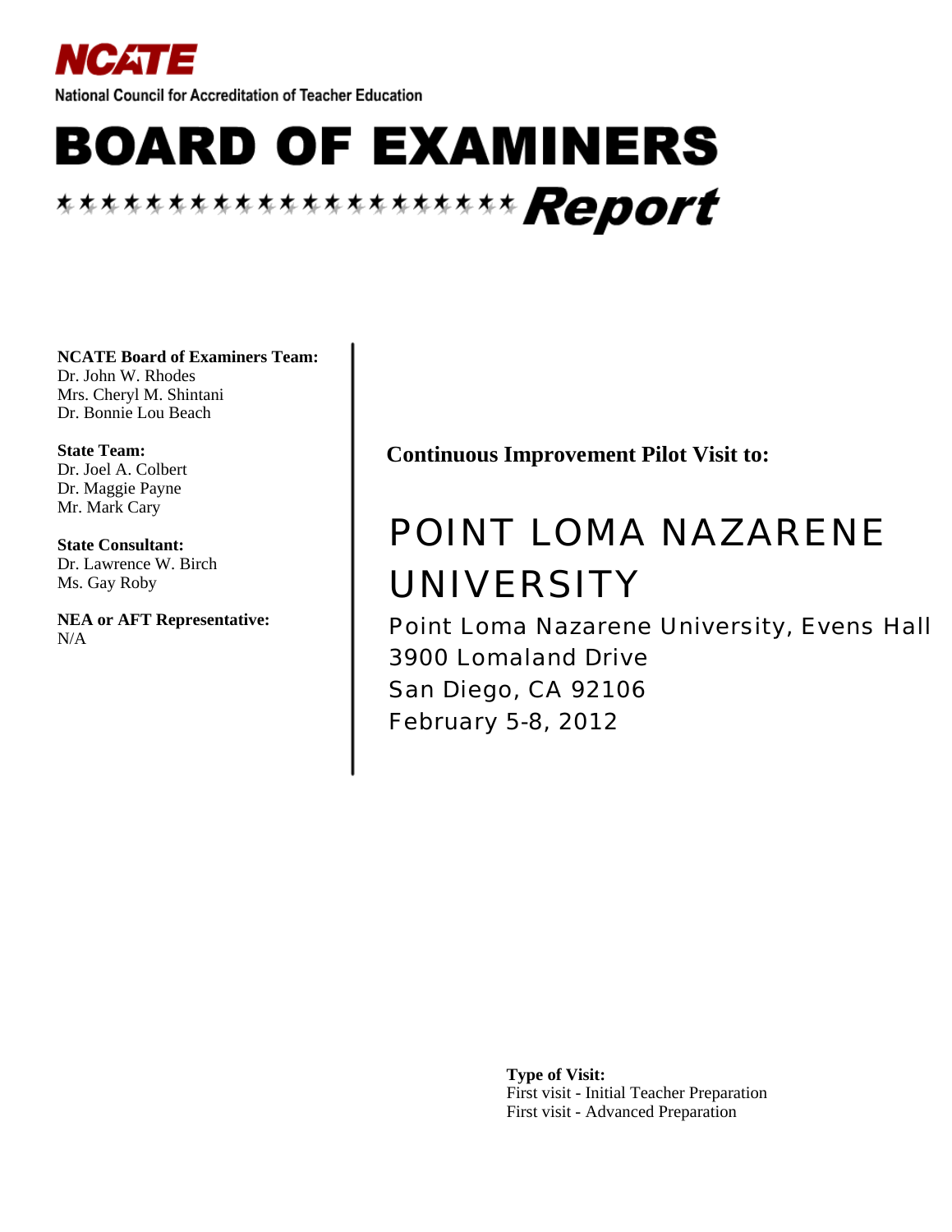# **Board of Examiners Report for Continuous Improvement Pilot Visit**

# **SUMMARY FOR PROFESSIONAL EDUCATION UNIT**

#### **Institution:**

Point Loma Nazarene University

#### **Team Recommendations:**

| <b>Standards</b>                                              | <b>Initial</b> | Advanced            |
|---------------------------------------------------------------|----------------|---------------------|
| 1. Candidate Knowledge, Skills, and Professional Dispositions | Standard Met   | Standard Met        |
| 2. Assessment System and Unit Evaluation                      | Standard Met   | <b>Standard Met</b> |
| 3. Field Experiences and Clinical Practice                    | Standard Met   | <b>Standard Met</b> |
| 4. Diversity                                                  | Standard Met   | Standard Met        |
| 5. Faculty Qualifications, Performance, and Development       | Standard Met   | <b>Standard Met</b> |
| 6. Unit Governance and Resources                              | Standard Met   | Standard Met        |

Not Applicable (Programs not offered at this level)

# **I. INTRODUCTION**

# **I.1 Brief overview of the institution and the unit.**

Point Loma Nazarene University is a private liberal arts institution sponsored by the Church of the Nazarene. PLNU offers degree programs in 56 undergraduate areas of study and graduate programs in education, nursing, business, theology, and biology. A Board of Trustees, composed of an equal number of ministers and laypersons, oversees the affairs of the University. The organizational structure includes a President, a Provost who serves as the Chief Academic Officer for Academic Affairs, and two Vice-Provosts providing oversight for academic effectiveness and graduate studies.

The Pacific Bible College was founded in 1902 and moved to Pasadena to became Pasadena College in 1919. The college was relocated to Point Loma and renamed Point Loma Nazarene University (PLNU) in 1973. In 1999, graduate programs in education were launched at regional centers in Bakersfield and Mission Valley. The graduate program remained in Pasadena after the college moved to Point Loma and in 2002 this program moved to Arcadia. PLNU now operates four regional centers in Arcadia, Bakersfield, the Inland Empire/Corona, and Mission Valley, San Diego.

The college is accredited by the WASC Senior Commission and was recently reaffirmed for a ten year accreditation term in February 2008. Within the School of Education, each of 13 programs with supporting licensures is fully accredited by the California Commission on Teacher Credentialing (CTC). The University's main campus is located on the Point Loma peninsula between San Diego Bay and the shores of the Pacific Ocean with a student population of approximately 3,500 representing the five teaching locations.

The founder's original vision for the school was for developing a liberal arts institution combining spiritual and academic learning. This legacy is still present today with a commitment to the liberal arts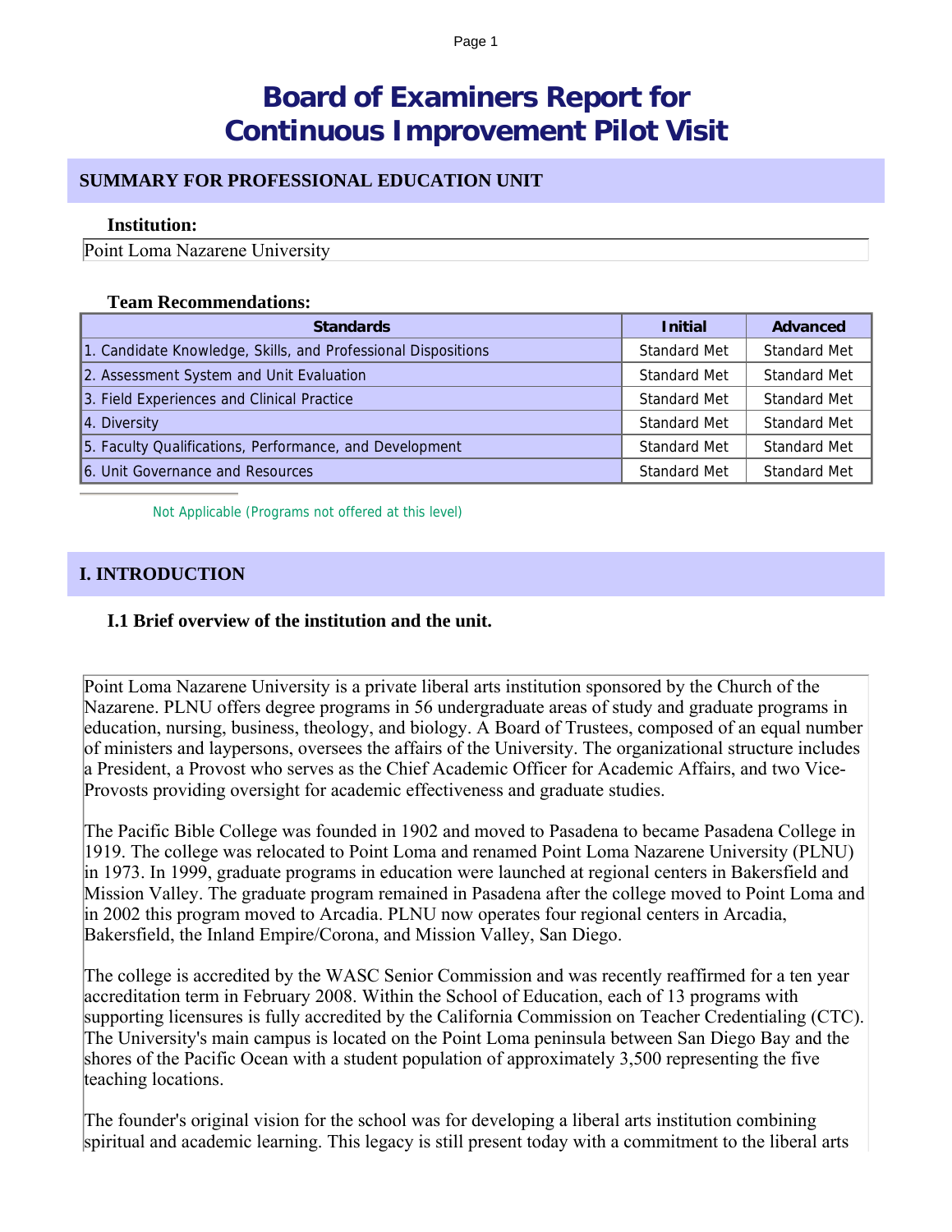and to whole-person education. The founder of the fore-runner to PLNU was also a founder of the Church of the Nazarene denomination in 1908. Both the denomination and the university mission and vision are aligned with the philosophical beliefs of 18th century English theologian and reformer John Wesley. This mission seeks to provide higher education in a vital Christian community where minds are engaged and challenged, character is modeled and formed, and service becomes an expression of faith. Being of Wesleyan heritage, the institution aspires to be a learning community where grace is foundational, truth is pursued, and holiness is a way of life. Its vision is to become a nationally prominent Christian university and a leading Wesleyan voice in higher education and the church – known for excellence in academic preparation, wholeness in personal development and faithfulness to mission.

The School of Education (SOE) is the unit of PLNU having authority over the professional education preparation programs leading to initial and advanced licenses and master's degrees. In May 2009 the Unit was reorganized into three major divisions: (1) Teacher Education, (2) Educational Leadership, and (3) Master of Arts in Teaching and Learning/School Counseling. Each division is under the direction of an associate dean who reports to the dean of the SOE. The Dean's Council is the primary governing body of the Unit and consists of the dean, four associate deans (with one serving as the NCATE Coordinator), two regional center directors, and a budget analyst.

Within the SOE, a Liberal Studies Major is offered integrating education preparation courses leading to a blended credential. The unit collaborates with ―single subject departments (Math, English, Science, Art, and Music) to advise candidates interested in the field of teacher preparation. Within the Master of Arts in Teaching (MAT) are programs resulting in preliminary teaching credentials for Single Subject, Multiple Subject, and Special Education (mild/moderate and moderate/severe). Within the Master of Arts in Education Degree there are three concentrations. First a concentration in teaching and learning (MATL) includes the options of the multiple and single subject clear credentials. Cross-cultural Language and Academic Development (CLAD), or Reading Certificate. The second concentration is in Counseling and Guidance and with additional coursework leads to a Pupil Personnel Services credential with an additional optional credential in Child Welfare and Attendance. The third concentration in Education Leadership results in Administrative Services Preliminary and the Clear Credential can be added later. The third degree, the Master of Arts in Special Education (MASPED), includes the Education Specialist Clear Credential and one additional authorization in Special Education (AASE) in Autism, Traumatic Brain Injury, and Other Health Impaired.

# **I.2 Summary of state partnership that guided this visit (i.e., joint visit, concurrent visit, or an NCATE-only visit). Were there any deviations from the state protocol?**

This concurrent visit team consisted of five team members: two CTC state team members and three national team members to review unit standards which are adopted in California as California Common Standards 1-6. The two state team members came very experienced from multiple concurrent visit experiences and had both received prior BOE training by the state. They functioned integrally with outof-state BOE team members throughout the visit, deliberating on findings, and writing to standards equally. Additionally a state team, headed by a state co-chair who acted as a liaison between both factions of the overall team, reviewed California Common Standards 7-9 and program data onsite concurrently. State protocol was followed throughout the visit. NCATE protocol was followed with the exception of meeting visit timelines that resulted in the institution's receiving offsite feedback several weeks later than called for in guidelines, following a late development of the offsite team and failure to identify state team members to construct the onsite team within the guidelines. Data were shared between NCATE/CTC Common Core Standards writers and CTC program standards reviewers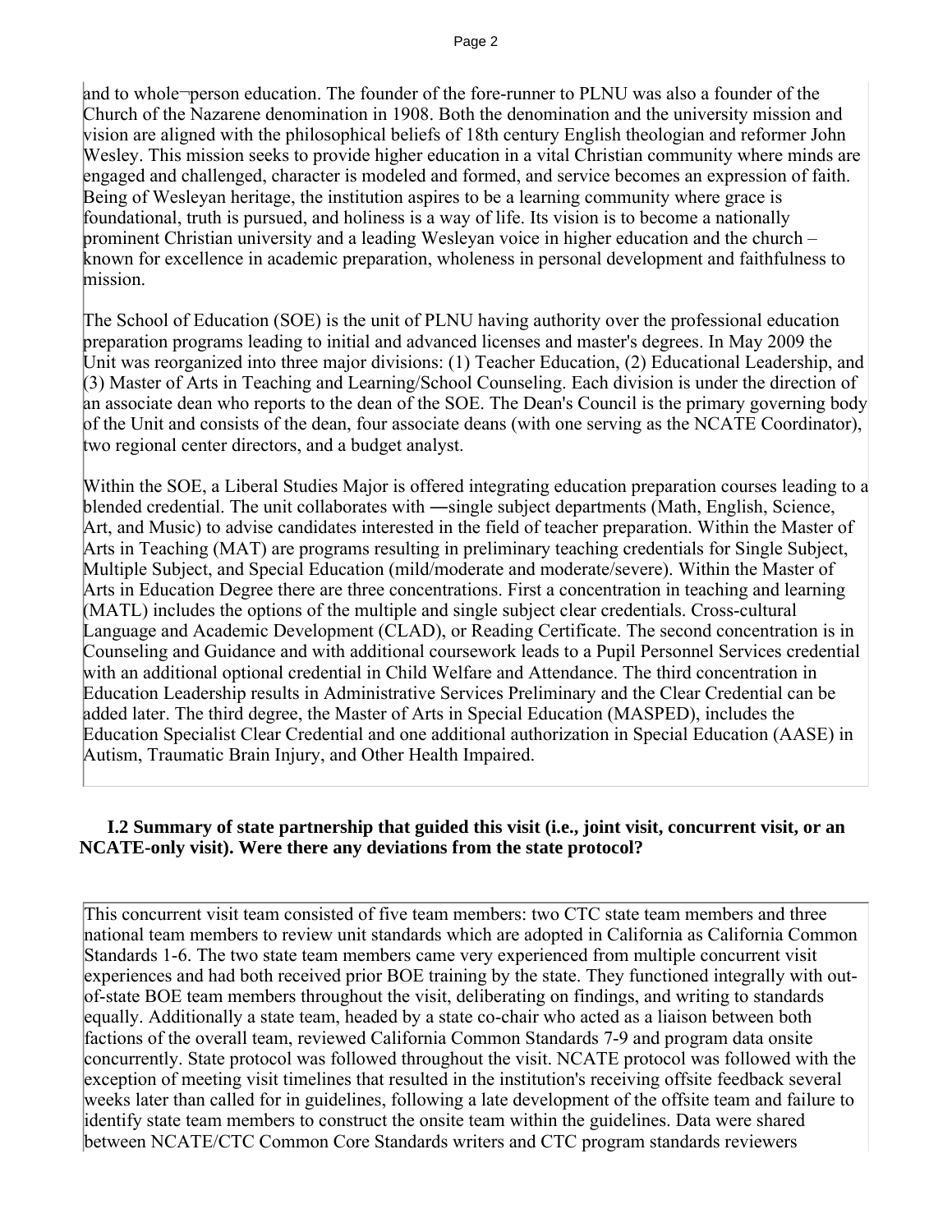facilitated by state consultants throughout the visit with formal meetings to corroborate findings at interviews.

# **I.3 Indicate the programs offered at a branch campus, at an off-campus site, or via distance learning? Describe how the team collected information about those programs (e.g., visited selected sites, talked to faculty and candidates via two-way video, etc.).**

The unit delivers programs located at five locations during the time of the onsite visit: main campus in Point Loma/San Diego serves undergraduates and regional centers serve graduate students at Mission Valley Regional center, 8 miles from the main campus in San Diego, Corona campus, about 90 miles north of Mission Valley, Arcadia campus, about 35 miles northwest of Corona, and Bakersfield campus, 110 miles northwest of Arcadia.

No programs are offered via distance learning. Multiple Subjects and Single Subjects program content preparation and four initial core teacher education courses are offered at the Point Loma Nazarene University campus at Point Loma. Candidates who receive their undergraduate degrees in a single subject area or liberal studies for the Multiple Subject programs then complete the remainder of the classes required for the initial certification programs through the MAT programs delivered at the nearby Mission Valley location in San Diego.

Masters degrees leading to credentials in Special Education and Administration are offered at all campuses. Pupil Personnel Specialist, Multiple Subjects, and Single Subjects programs are offered through the MAT program on all campuses except Corona/Inland Empire. Additionally, the Master of Arts in Teaching and Learning is available as an advanced preparation program only at these same locations.

Faculty, candidates, employers and community members on the Advisory Council for each location, and program completers were interviewed using video conference facilities from the four off-campus locations and telephone. Faculty from program sites in Bakersfield and program leadership from all locations appeared in person at the Mission Valley and Point Loma campuses in San Diego for interviews.

 **I.4 Describe any unusual circumstances (e.g., weather conditions, readiness of the unit for the visit, other extenuating circumstances) that affected the visit.**

# **II. CONCEPTUAL FRAMEWORK.**

 The conceptual framework establishes the shared vision for a unit's efforts in preparing educators to work effectively in P–12 schools. It provides direction for programs, courses, teaching, candidate performance, scholarship, service, and unit accountability. The conceptual framework is knowledge based, articulated, shared, coherent, consistent with the unit and institutional mission, and continuously evaluated.

# **II.1 Provide a brief overview of the unit's conceptual framework and how it is integrated across the unit.**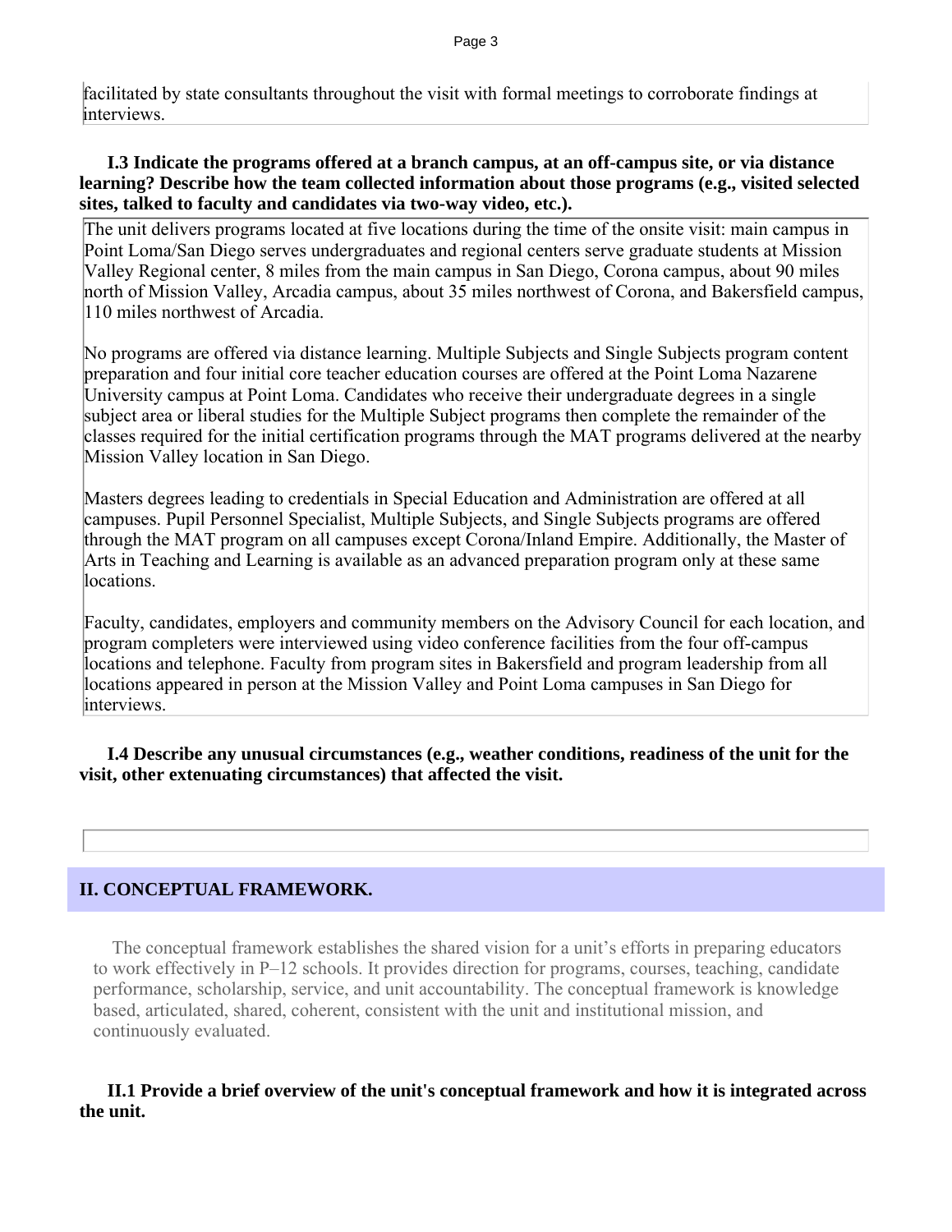The mission of the Point Loma Nazarene University School of Education is to serve as a vital Christian learning community that exists to develop high-performing, reflective educators of noble character who impact the lives of learners to influence the broader community. Its vision is to become a prominent Christian voice in higher education – looked at as a wellspring of resources and support in the areas of pedagogy, leadership, clinical practice, technology, and innovation.

The School of Education (SOE) seeks to be recognized as a Christian learning community that promotes excellence in academic preparation, wholeness in personal development, faithfulness to mission, a source of expertise and resources within the surrounding communities, vital force of change in the transformation of educational landscapes, exemplary model of servant leadership and commitment to ministry, and a candidate-centered learning environment where diversity is respected, valued, and encouraged.

As a community of faithful learners, PLNU's philosophy and purpose for learning is to engender greater and deeper love for God and all that God has created, exploring the world in the confidence of God's grace, seeking faithfulness to the Wesleyan tradition and engage in the learning process striving to live faithfully toward Jesus Christ.

Institutional Learning Outcomes (ILOs) provide three institutional themes with seven supporting goals aligned to university mission, vision, and values and are used to inform program outcomes in each of the university's academic units including the SOE:

Learning, Informed by our Faith

- 1. Displays openness to new knowledge and perspectives.
- 2. Thinks critically, analytically and creatively.
- 3. Communicates effectively.
- Growing, In a Faith Community
- 1. Demonstrates God-inspired development and understanding of others.
- 2. Lives gracefully within complex environmental and social contexts.
- Serving, In a Context of Faith

1. Engages in actions that reflect Christian discipleship in a context of communal service and collective responsibility.

2. Serves both locally and globally.

All candidates demonstrate program-driven proficiencies that are in alignment with the standards adopted by the California Commission of Teacher Credentialing (CTC) and with the unit's purposes and goal-driven outcomes. Though each program encompasses different content areas, curricular design and integrity are provided through key assessments linked to university and unit outcomes proficiencies. Ethical and value-based dispositions are cited as a critical factor in becoming a successful educator. The unit considers the relationship between ethical and value-based dispositions and candidate behaviors as the underlying foundation in all of their work and endeavors. Candidates are expected to experience continuous "whole person" transformation in the context of an intentional Christian professional learning community. The SOE has adopted a set of eight dispositions in alignment with the university's mission, vision, and core values and serve as the working norms for all stakeholders who work collaboratively toward a shared vision of successful candidate learning and program effectiveness: Honesty & Integrity, Perseverance with Challenge, Flexibility and Humility, Dignity & Honor, Self-Awareness/Calling, Caring, Patience, and Respect, Diligence in Work Habits & Responsibility for Learning, and Harmony in Learning Community

The SOE requires and supports candidate use of a variety of technologies to engage in and extend coursework. In all coursework candidates use technology tools to facilitate their communication, collaboration, research, understanding, reflection, application and presentation of course content.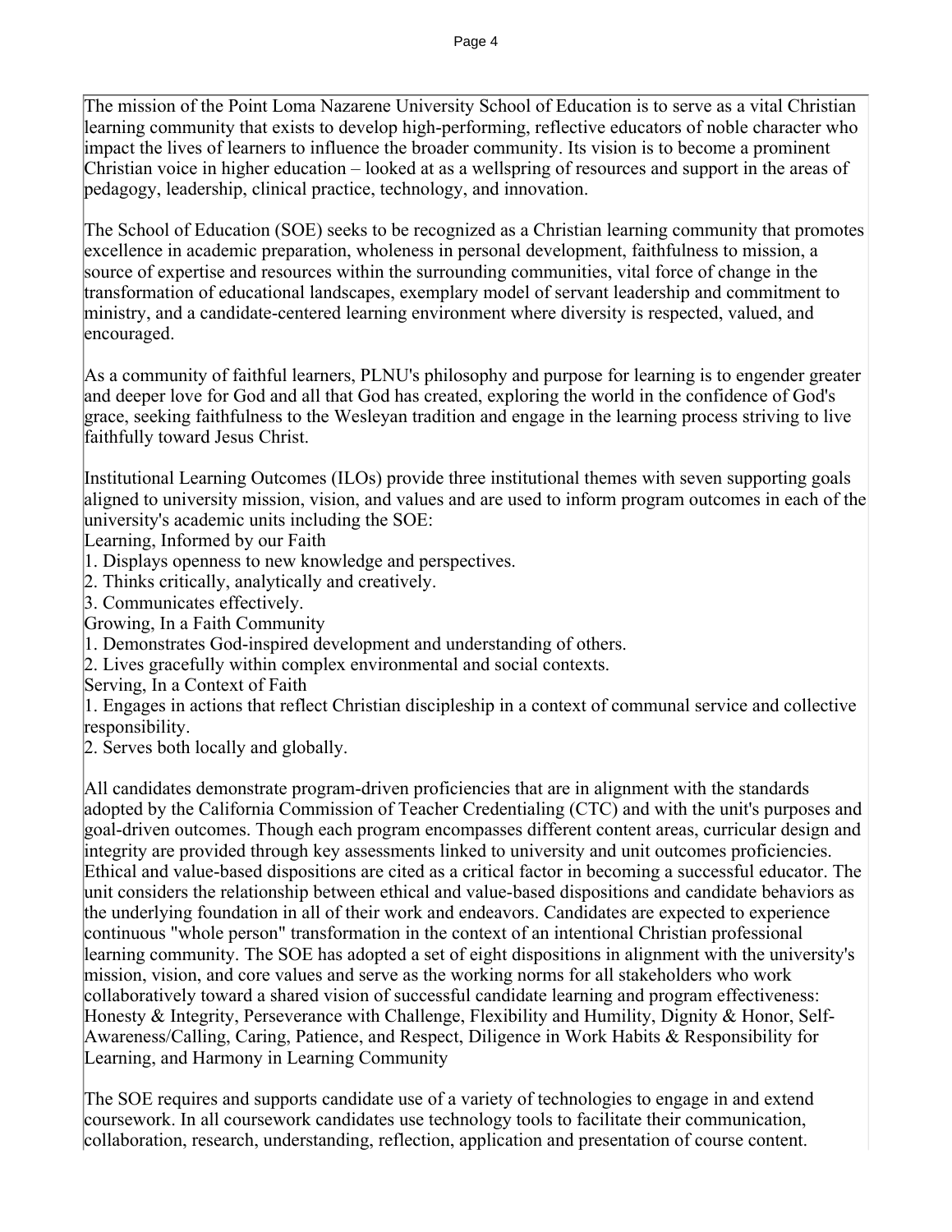Candidates also interact with and gain exposure to assistive technology, software, Web 2.0 resources, and other technology tools that target the achievement needs of P-12 students in general education, special education, and those who are also English learners.

Diversity is defined at PLNU within the context of a continued celebration of the blessings that emanate from different abilities, ethnic, cultural, racial, national origins, religious, and socio-economic backgrounds. As stated in the SOE's vision, true advocacy is considered to begin with each faculty member's understanding and belief in the positive power of diversity. Candidates are exposed to ethnic, social, cognitive, and cultural diversity within learning communities and supported in the transferring of these theoretical principles of social justice into educational practices throughout their course of study.

The unit has identified four categories of assessments

1. Candidate Progress through the Program (Key Transition Point Assessments)

2. Candidate Performance (Key Signature Assignment Assessments in Alignment with State Standards and Disposition Assessments)

3. Program Graduate Performance (Exit Surveys and Follow-up Surveys of Preparation and Performance)

4. Assessment of Unit and Program Operations

These data are derived from multiple stakeholders, representing both internal and external sources. They are routinely and systematically compiled, analyzed, and reported with the intention of improving candidate performance, program quality, and unit operations. The Dean, Associate Deans, and Program Directors provide oversight for data collection. Field experiences and signature assessments are collected, stored, and analyzed by the School of Education faculty. Courses and other data, such as admissions, GPA, CBEST and CSET scores, and demographics, are obtained from the Office of Institutional Research, the Dean of the Graduate School, the Office of the Registrar, and the Admissions Office. The Dean, as head of the unit, is responsible for the aggregation and dissemination of data.

# **Standard 1: Candidate Knowledge, Skills, and Professional Dispositions**

 Candidates preparing to work in schools as teachers or other school professionals know and demonstrate the content knowledge, pedagogical content knowledge and skills, pedagogical and professional knowledge and skills, and professional dispositions necessary to help all students learn. Assessments indicate that candidates meet professional, state, and institutional standards.

# **1.1 Overall Findings. What did the evidence reveal about the unit continuing to meet this standard?**

All initial teacher preparation programs (MAT Single Subject, MAT Multiple Subjects, MAT Education Specialist Mild to Moderate, MAT Education Specialist Moderate to Severe) participate in a state review through the California Commission on Teacher Credentialing (CTC). The CTC verifies that the teacher candidates demonstrate the content knowledge, pedagogical content knowledge and skills, pedagogical and professional knowledge and skills, and professional dispositions necessary to help all students learn. Data in the CTC reviews are disaggregated across centers. The unit systematically reviews the disaggregated data and find apparent differences across centers in candidate performance on signature assessments and state mandated tests/assessments.

The unit has three advanced programs: 1) Master of Arts in Education, offering concentrations in Teaching and Learning (MATL), Counseling, and Education Leadership, 2) The Master of Arts in Teaching (MAT) and the 3) Master of Arts in Special Education (MASPED.) There are options within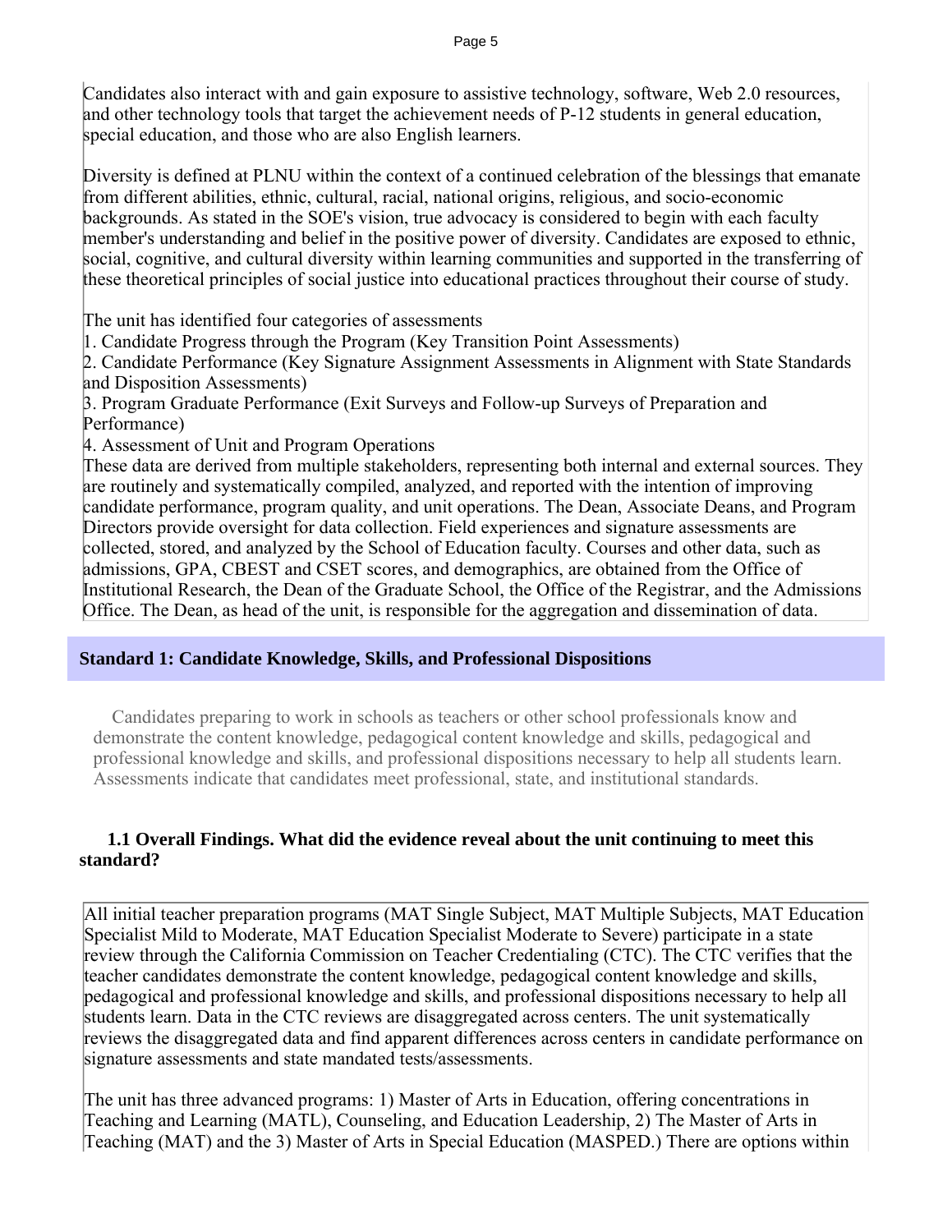each program that can facilitate candidates' moving to clear credentials. Within the MATL there is also an option to pursue a reading certificate or a cross-cultural language and academic development (CLAD) certificate. There are also options in the MASPED that lead to added authorizations.

All data reported below are substantiated by the limited graduate survey data provided. Further, interviews with candidates, alumni and faculty during the onsite visit supported the data.

Assessments of candidate knowledge of the content they plan to teach include state licensure exams, signature assignment assessments embedded within coursework, and the state's teacher performance assessments.

In 2008-2009, the 109 traditional initial credential candidates took the state licensure exams, the California Subject Examinations for Teachers (CSET). The pass rate was 97 percent. Ninety-five intern initial credential, alternative route candidates took the CSET. The pass rate was 96 percent. In addition, the aggregate pass rates for the CSET in academic content areas was 95 percent for regular program completers and 100 percent for alternative route completers (interns). In other content areas, the aggregate pass rates for the CSET were 100 percent for both regular program completers and alternative route completers. Passing scores on the CSET are required for admission to clinical practice, indicating a pass rate for completers of 100 percent. Tutoring is available at each center to help candidates who do not pass the CSET.

Preliminary credentialing candidates also demonstrate their knowledge of the content they plan to teach through the California Teacher Performance Assessments (CalTPA) Task 1 Subject Specific Pedagogy. The unit's Institutional Report identifies over 90 percent of the candidates passing Task 1 on their first attempt. The pass rate for TPA Task 1 data for the most recent year, 2010-2011, is 76.5 percent. This is representative of preliminary candidates' first attempt. TPA Task 1 is also required for admission to clinical practice indicating a pass rate for all program completers of 100 percent.

Preliminary credentialing candidates in the multiple subject and education specialist programs are also required to participate in the Reading Instruction Competence Assessment (RICA). For some administrations of the RICA, the pass rate was greater than 80 percent. However, the aggregate for the most recent year (2010-2011) was less than 80 percent (73 percent). The RICA is required for credentialing, but is not a requirement of moving through the program. In analyzing the data, the unit noticed that the candidates who did not pass the RICA had typically postponed taking the RICA until very late in the program with a time lapse between EDU 610 and taking the RICA. Candidates are now strongly encouraged to take the RICA near the end or immediately following EDU 610.

Candidate performance data on signature assessments in their courses provide the evidence that advanced candidates know the content that they teach. For example, GED 616 Curricular Development, Innovation and Evaluation is a required core course in the MATL program. The signature assignment in GED 616 is a curriculum development plan. Candidates create a plan focusing on multiple models of teaching. The plan must align the model of teaching selected to the Common Core Standards and analyze its usefulness. The analysis requires both content knowledge and pedagogical content knowledge. Data was provided during the onsite visit for 32 candidates who had participated in this assessment. Seven candidates were incorrectly scored in TaskStream. This was likely due to an instructor error in uploading scores. For the remaining candidates the range of scores on Criterion 1 California State Standards and district approved curricular resources is 2.86 to 4.00 on a 4-point scale.

For the MSPED program, the assessment used to indicate candidate content proficiency is the action research project. The MSPED program is a new program as of 2010. There were only four candidates in 2010 and six candidates in 2011. Because the program is new, data are not available.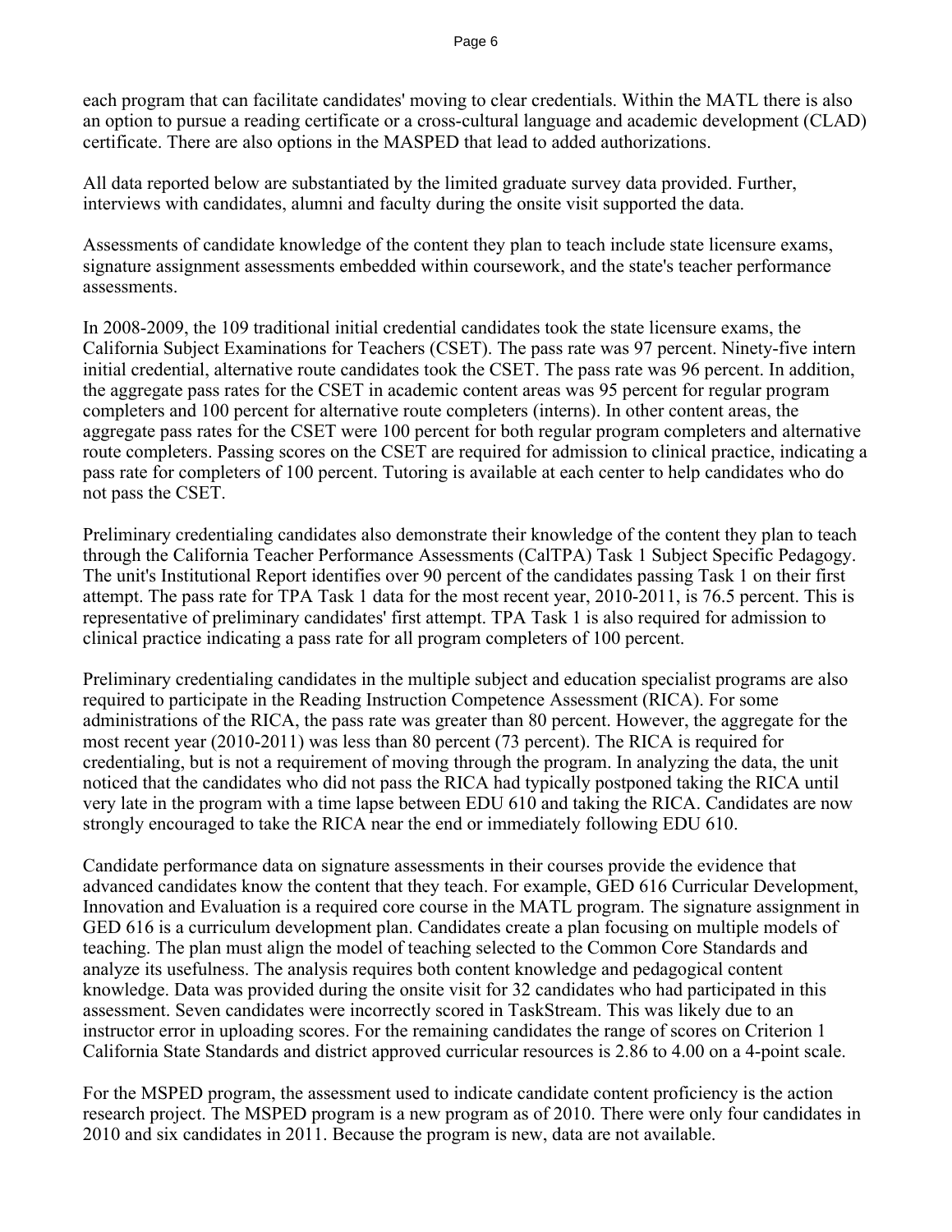All MAT initial teacher preparation candidates demonstrate pedagogical content knowledge through the completion of CalTPA Task 1 Subject Specific Pedagogy as discussed above. Pedagogical content knowledge is also demonstrated through the completion of CalTPA Task 2 Designing Instruction. The most recent, 2010-2011, data indicates that 92.8 percent of the initial candidates pass CalTPA Task 2 on the first attempt. Task 2 must be passed for admission to clinical practice; therefore, the pass rate for all completers is 100 percent.

Signature assessments in methods courses incorporate candidate planning and practicing a variety of strategies that present content in real-world context and through the integration of technology. Data indicate that all program-aggregated scores on the key assessments are higher than 3.6 on a 4 point scale.

Advanced candidates demonstrate pedagogical content knowledge through signature assessments in specific courses. For example, GED 616 Curricular Development, Innovation and Evaluation is a required core course. The signature assignment in GED 616 is a curriculum development plan. Candidates create a plan focusing on at least five of the models of teaching. The plan must align the model of teaching selected to the Common Core Standards and analyze its usefulness. The analysis requires both content knowledge and pedagogical content knowledge. Data on criterion 1 is reported above. Data provided during the onsite visit for 25 candidates indicate a range of overall scores of 3.14 to 4.00 on a 4-point scale.

The MSPED program was a new program in 2010 with only four candidates in 2010 and six candidates in 2011. Because the program is so new, data are not available.

Professional and pedagogical knowledge and skills for initial candidates is demonstrated during clinical practice as initial candidates complete CalTPA Task 4 Culminating Teaching Experience. This task requires the candidates to plan and implement a comprehensive instructional plan. The most recent, 2010-2011, data suggest that 93.4 percent of the initial candidates passed CalTPA Task 4 on the first attempt.

Key assessments have been embedded in specific courses in advanced programs to confirm that candidates possess professional and pedagogical knowledge and skills. As reported in the Institutional Report and verified by data presented in the exhibit room, assessments that have been implemented to a sufficient number of candidates indicate an average performance of greater than 3.7 on a 4-point scale.

Initial and advanced candidates are also expected to consider the school, family, and community contexts and the prior experiences of students; to reflect on their own practice and know major schools of thought about schooling, teaching and learning; and to analyze educational research findings. Initial candidates' performance on the signature assignment in EDU 600/600F Foundations of Education and Learning Theory provide evidence to support this statement. This assignment requires candidates to communicate and reflect their teaching philosophies related to students, learning, and teaching in contemporary schools. Analyses of data for the most recent year, 2010-2011, show a minimum proficiency of 3.83 on a 4-point scale across programs. Individual program data are reported in the state reports.

Midterm and final clinical practice assessments provide further evidence of candidates' proficiency in professional and pedagogical knowledge and skills. For the most recent year (2010-211) the midterm evaluation average is 3.29 on a 4-point scale across programs. The final evaluation average is 3.76 on a 4-point scale.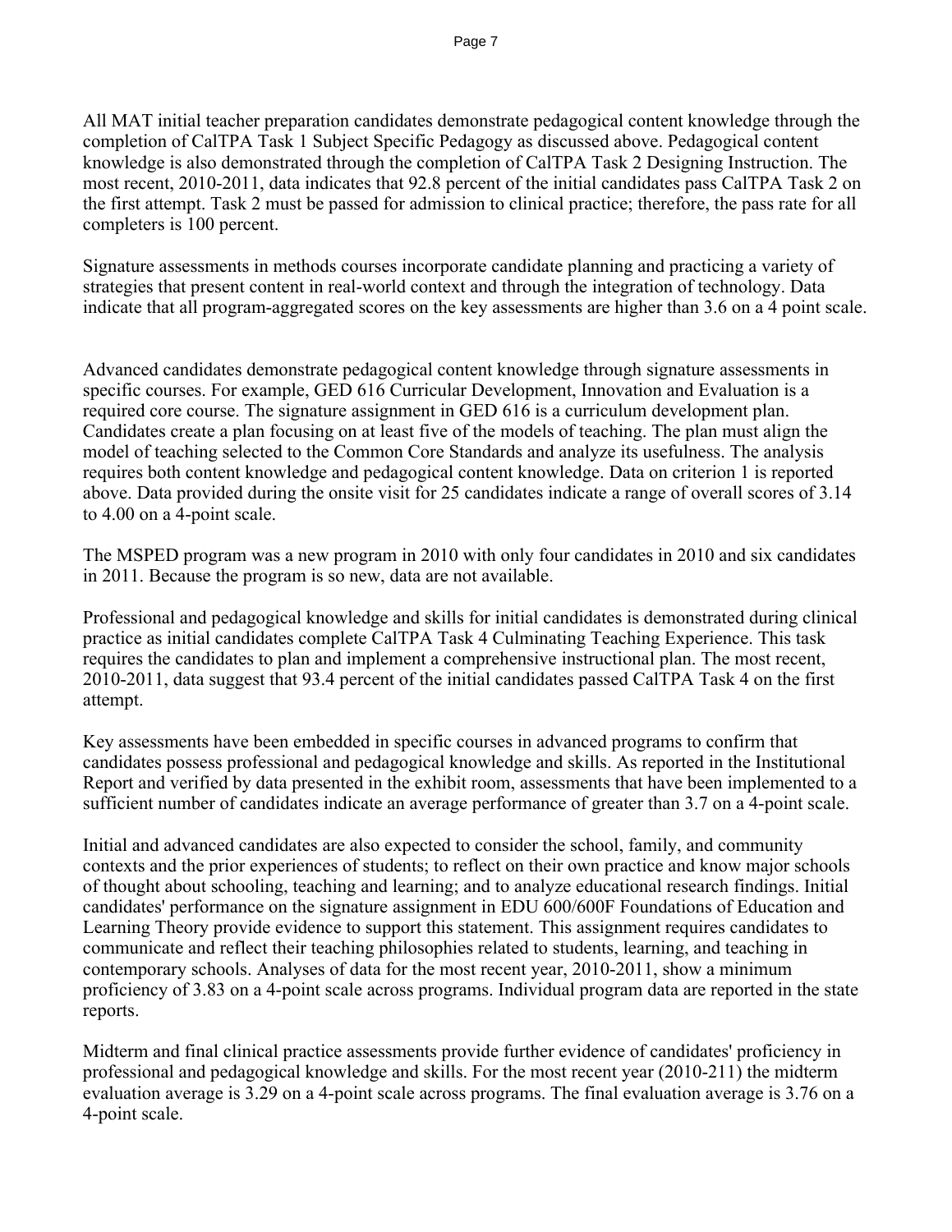Advanced candidates demonstrate professional and pedagogical knowledge and skills through signature assessments in specific courses. The signature assessment in GED 616 Curricular Development, Innovation & Evaluation provides an example with data presented above.

The MSPED program was a new program in 2010 with only four candidates in 2010 and six candidates in 2011. Because the program is so new, data are not available.

During clinical practice, all initial candidates complete CalTPA Task 3 Assessing Learning which requires candidates to design and implement a comprehensive lesson with a focus on student assessments that responds to cultural and differentiated learning needs. Candidates analyze the data and critique the instruction and student assessment products and propose the next steps in student learning. The most recent, 2010-2011, data indicates that 94.7 percent of the initial candidates passed CalTPA Task 3 on the first attempt.

Signature assessments in specific courses are used to collect data to substantiate that advanced candidates demonstrate an understanding of the major concepts and theories related to assessing student learning, regularly apply them in their practices, analyze student classroom and school performance data, make data-driven decisions about strategies for teaching and learning; and are aware of and utilize school and community resources that support student learning. The specific assessment may vary depending on the electives chosen by the candidate. For example, candidates in the multiple and single subject clear credential option participate in an assessment in GED 673 Reflective Coaching Seminar. The signature assessment uses FACT Document D-1 "Culminating Questions and Reflections Guide" to answer questions about how the candidate and P-12 students have grown during the year in specified learning goals. The candidate reflects on data collected and provides next steps for future learning. Similar assignments are strategically placed in all other options for the MATL. Sufficient data have not been compiled. However, the framework is in place to collect of data in the future.

Programs to prepare other school personnel include Pupil Personnel Services (PPS) Counseling with the possibility of the Child Welfare and Attendance (CWA) Credential and Educational Leadership (Preliminary and Advanced). Candidate performance on signature assessments embedded in courses provide evidence that other school personnel know students, families and communities, use research to improve practice, use technology to improve practice, and can explain concepts in professional, state, and institutional standards. One example of signature assessments is a study of a cultural group involving library research and interviews (in GED 641 School Communities in a Pluralistic Community.) The range of average scores across the seven signature assessments for Pupil Personnel Services candidates is 3.64-3.98 on a 4-point scale. The range of average scores across the six signature assessments for Educational Leadership Preliminary Credential candidates is 3.45-3.78 on a 4-point scale. The range of scores across the four signature assessments for Educational Leadership Clear Administrative Credential candidates is 2.67-5.00 on a 5-point scale.

Signature assessments are used to provide data on the ability of other school personnel to create positive environments for student learning and candidates' understanding of the development levels of students with whom they work as well as the diversity of students, families, and communities and policy contexts. PPS candidates participate in a signature assessment in GED 667A Comprehensive Counseling and Guidance Program. This assessment involves candidates creating a comprehensive counseling and guidance program. The data recent data (2010-2011) indicates an average of 3.76 on a 4 point scale on this assessment. The signature assessment in GED 667B Comprehensive Counseling and Guidance Programs involves candidates collecting and analyzing data to create a counseling model for a local school. An average of 3.73 on a 4.00 scale is report in the most recent data (2010-2011). Educational Leadership candidates participate in a signature assessment in GED 604/604D Instructional Leadership for the Success of All Students. This assessment involves candidates' observing and analyzing classroom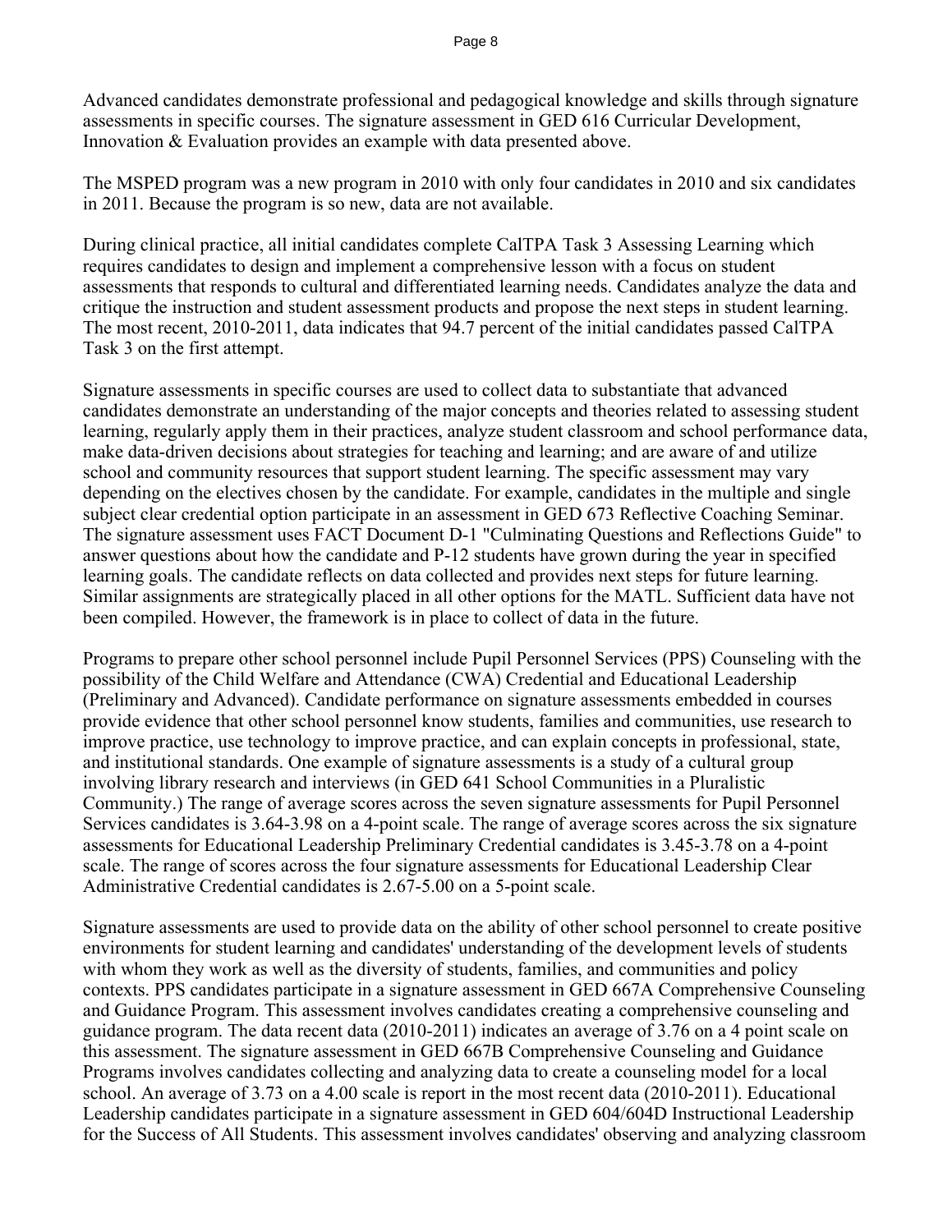instruction in general education and special education classes to identify strengths and needs based on research based best practices. The most recent (2010-2011) data indicate an average of 3.78 on this assessment (on a 4-point scale).

The unit has adopted eight dispositions in alignment with the University's mission and vision, serving as the working norms for all stakeholders who work collaboratively toward a shared vision of candidate success and program effectiveness. All candidates are assessed at multiple points in the program to ensure that they are developing a value-based educational philosophy. If a pattern of unacceptable dispositions emerges, a Dispositional Improvement Plan may be recommended and developed. Initial candidates demonstrate the dispositions in their coursework, field works and clinical practice experiences. Advanced candidates and other school personnel demonstrate the dispositions in their coursework, fieldwork, and supporting seminars. Three of the eight dispositions are related to fairness and the belief that all students can learn: (1) caring, patience and respect; (2) dignity and honor; (3) selfawareness/calling. Data are provided in the biennial reports but are not summarized across the unit. Dispositions are scored on the following scale: 1 Not Yet Developed; 2 Developing; 3 In evidence; 4 Exemplary. An example of the data available in the state reports follows. The data are reported for 98 single-subject preliminary credential candidates. The range of the average score for the eight dispositions is 3.3 to 3.74. Data from other programs report similar findings.

# **1.2 Continuous Improvement. How has the unit been engaged in continuous improvement since the previous visit?**

Not applicable

 **1.3 Movement to the Target Level. What steps has the unit taken to move to the target level (if appropriate to this standard)? What plans does the unit have to continue to move to the target level?**

Not applicable to this standard

# **1.4 Strengths. What areas of the standard are being addressed at the target level?**

None

# **1.5 Areas for Improvement and Rationales**

# **1.5.1 What AFIs have been removed?**

| <b>AF</b>      | AFI Rationale |
|----------------|---------------|
| Not applicable |               |

# **1.5.2 What AFIs remain and why?**

| $\overline{a}$<br>ATI | <b>AFI Rationale</b> |
|-----------------------|----------------------|
| Not applicable        |                      |

 **1.5.3 What new AFIs does the unit need to address for continued improvement? (These new AFIs may be an area of concern cited in the Offsite BOE Team Feedback Report if evidence in the IR Addendum, new exhibits, observations, or interviews indicates that an area of concern has not been adequately addressed.)** 

| <b>AFI</b><br>F1 | <b>AFI Ratio</b><br>Rationale<br>and the state of the state of the state of the state of the state of the state of the state of the state of th |
|------------------|-------------------------------------------------------------------------------------------------------------------------------------------------|
|                  |                                                                                                                                                 |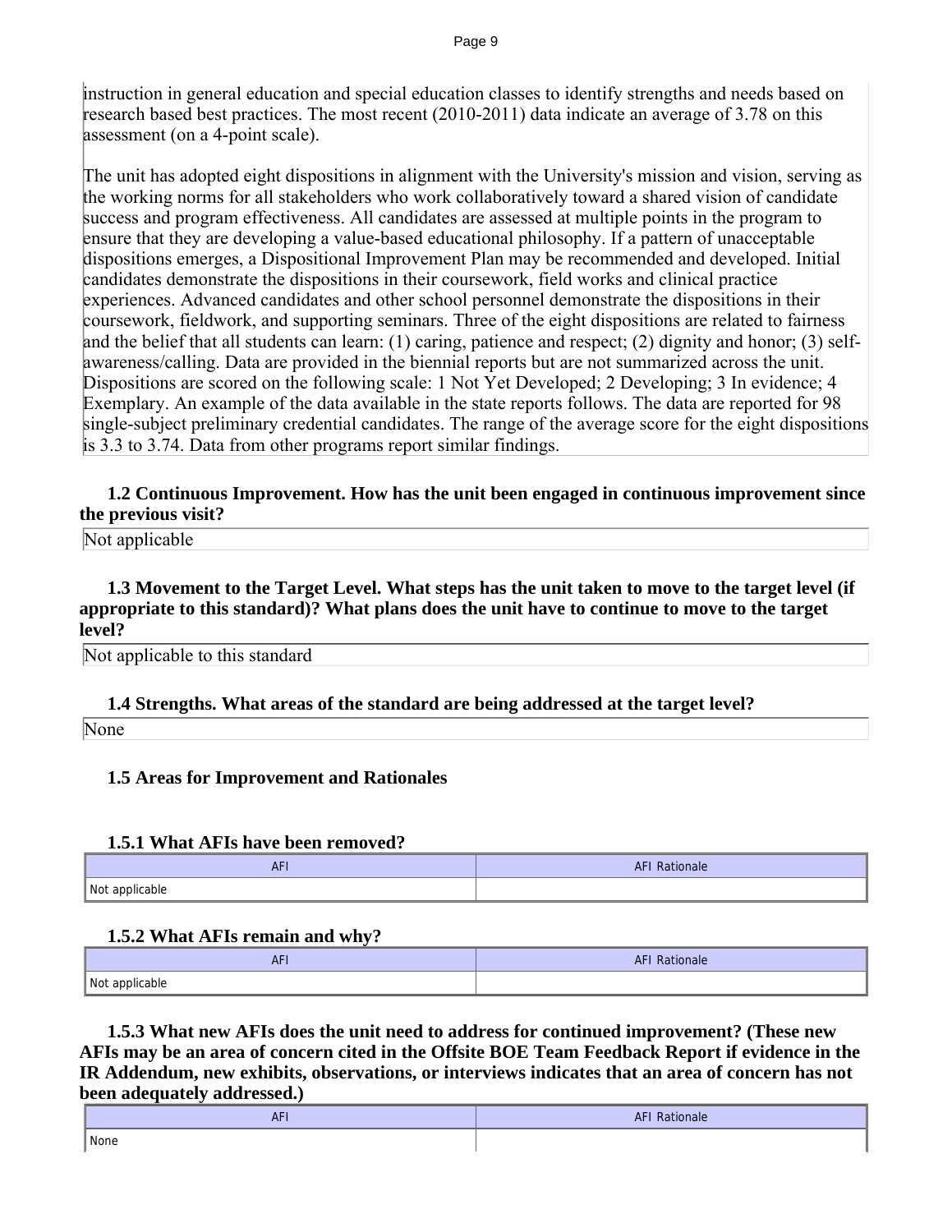# **1.6 Recommendation for Standard 1**

| <b>Initial Teacher Preparation</b> | Met |
|------------------------------------|-----|
| <b>Advanced Preparation</b>        | Met |

#### **Standard 2: Assessment System and Unit Evaluation**

 The unit has an assessment system that collects and analyzes data on applicant qualifications, candidate and graduate performance, and unit operations to evaluate and improve the performance of candidates, the unit, and its programs.

# **2.1 Overall Findings. What did the evidence reveal about the unit continuing to meet this standard?**

The unit has developed an assessment system based on professional, state, and institutional standards. Exhibit 2a.6 Curriculum Maps All Programs details the alignment of courses, assessments and signature assignments to the candidate outcomes of the conceptual framework and state standards and indicates where learning outcomes and standards are developed, practiced, and assessed. As shown in Exhibit 2a.6 PLNU School of Education Transition Points All Programs 2011, the system includes assessments in initial and advanced programs at admission, program advancement, program completion, and postprogram transition points. At the admission point, data such as applications, transcripts, test scores, letters of recommendation, writing samples, and interviews are collected from applicants. Program advancement and program completion data collected from candidates, faculty, and university and clinical supervisors include signature assessment scores, dispositions evaluations, grade point averages, clinical practice evaluations, and exit surveys. Post-program data collected include alumni and employer surveys. Assessment data are used to (1) monitor candidate progress through the program, (2) evaluate candidates' performance related to state standards, (3) evaluate program graduates' performance and preparation, and (4) assess the effectiveness of unit and program operations for improvement purposes.

Meeting agendas, minutes, and onsite interviews indicate that the assessment system and data are reviewed by unit leadership through the Dean's Council and the Provost's Council, by faculty in monthly School of Education meetings, and by the professional community through quarterly Advisory Council meetings at each of the regional centers. These opportunities for program constituents to provide analysis and feedback on data have led to a number of changes and improvements. For example, in the Pupil Personnel Services program, changes were made to the culminating portfolio assignment to create a greater focus on candidates' use of technology to create webpages, blogs, and technology-based instruction. Inconsistent performance across regional centers by initial credential candidates on the CalTPA tasks led to the creation of informational videos for each task to ensure that all candidates receive consistent information and preparation. In the Preliminary Education Administration program, signature assignments, such as a budget development project, were reviewed with input from school administrators to improve their authenticity. Analysis of data and feedback from an Advisory Council also led to the development of three day-long Classroom Organization and Management Program (COMP) courses for initial credential candidates. Interviews with other program coordinators revealed additional examples of data-informed program improvements.

The assessment process responds to the California Commission on Teacher Credentialing's (CTC) accreditation system which requires the unit to systematically collect, compile, aggregate, summarize,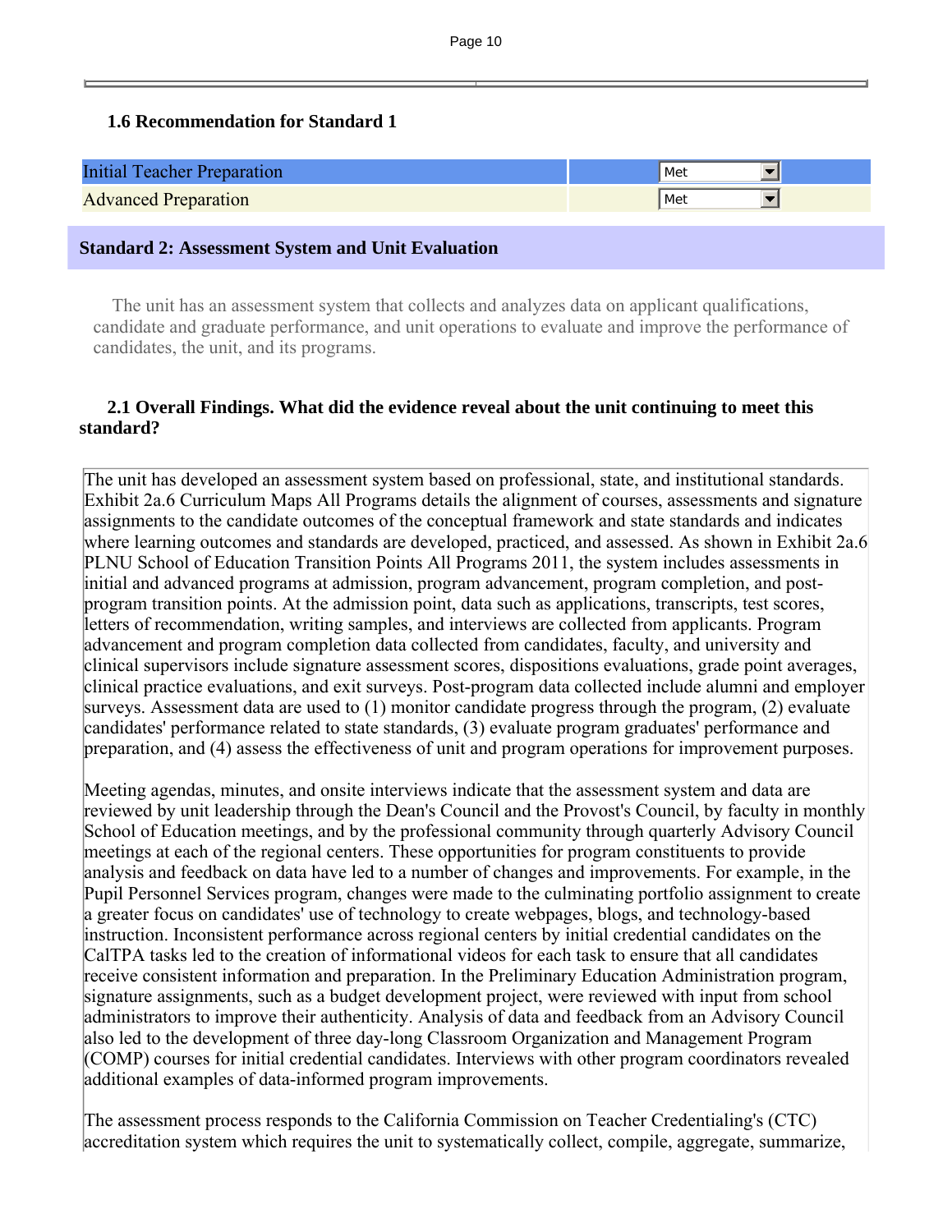analyze, and utilize data each year to assess candidate performance and program quality and to inform ongoing program and unit improvement. This process forms the basis of the 2007-09 and 2009-11 Biennial Reports that were submitted by the unit to the CTC and made available in the unit's electronic exhibit room. The dean, associate deans, and program directors provide oversight for the ongoing collection and analysis of data throughout the academic year as part of this continuous assessment cycle.

The adoption of TaskStream as a data management system and the hiring of a full-time coordinator have allowed the unit to develop a technology-supported system to manage assessment data and monitor candidate progress through the programs. All signature assignment assessments have been entered into TaskStream, making it possible to aggregate and disaggregate data as needed. For example, the data from signature assignment assessments, are disaggregated by regional center for purposes of comparison. While it is the expressed intent of the unit to include additional data sets, including clinical practice evaluations, IDEA faculty evaluations, and other data on unit operations into TaskStream, that plan has yet to be fully realized. Nevertheless, those data are systematically reviewed and used to monitor candidate progress, to make faculty development and retention decisions and to inform and improve program and unit processes.

In fall 2011, the unit developed several strategies to ensure fairness, accuracy, consistency, and freedom from bias. Program faculty across regional centers met to revise course syllabi and signature assignment assessments and rubrics and engaged in calibration activities for scoring assignments. Their intention is to continue to meet annually to examine signature assignment assessment data across regional centers so that inconsistent patterns in candidate performance and faculty evaluations can be identified.

The unit has a clearly delineated process written into program handbooks for responding to formal candidate complaints against university employees that promotes prompt and fair resolution. Candidates failing to meet requirements at transitions points may receive assistance in developing an action plan for improvement. Records of student complaints and their resolution are provided through email conversations among faculty and/or staff or between candidates and staff.

#### **2.2 Continuous Improvement. How has the unit been engaged in continuous improvement since the previous visit?**

Not applicable to first visit

#### **2.3 Movement to the Target Level. What steps has the unit taken to move to the target level (if appropriate to this standard)? What plans does the unit have to continue to move to the target level?**

Not applicable to this standard

# **2.4 Strengths. What areas of the standard are being addressed at the target level?**

A comprehensive and sustained effort has been made by all faculty in every program to standardize instruction and assessment across the four regional centers and to engage in calibration activities to ensure reliability in scoring signature assessments. These efforts are an indication that the unit continuously searches for stronger relationships in the evaluations, revising both the underlying data systems and analytic techniques as necessary.

The unit has made a number of improvements to the assessment system since 2008. The adoption of TaskStream has greatly advanced the unit's assessment system, and the TaskStream Coordinator has been highly effective in creating data reports and in training faculty and candidates in the use of this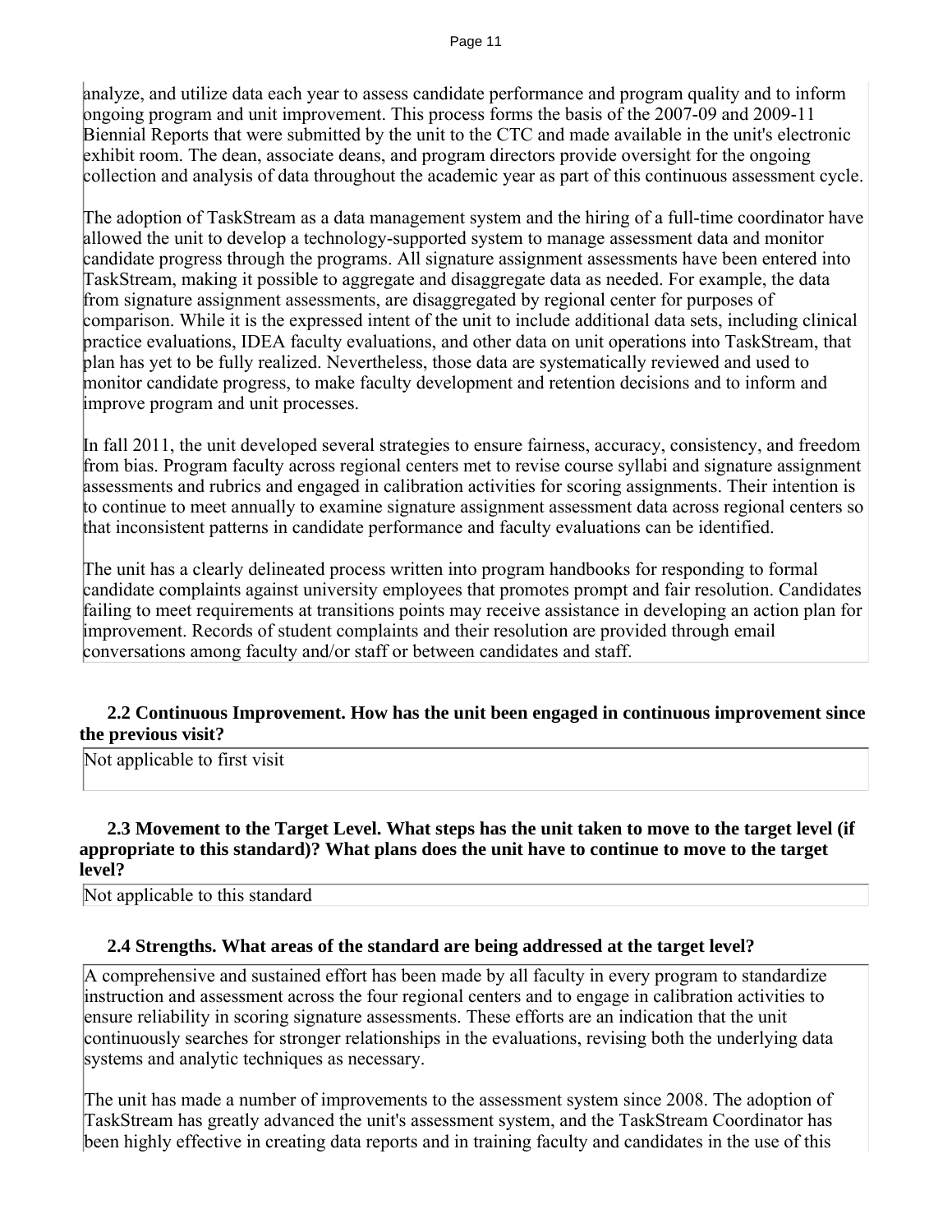technology tool. The unit has also developed exit surveys for candidates and follow-up surveys for graduates and their employers. Although data from the initial administration of the surveys was provided, the response rate from employers of program graduates was very low. In the spring of 2009, the university also adopted the Instructional Development and Evaluation Assessment (IDEA), a diagnostic course evaluation tool designed to provide faculty with feedback tailored to the particular objectives of each class. The unit's members have worked collaboratively to ensure that all courses, assessments, processes, and procedures are consistent and aligned with CTC state standards.

# **2.5 Areas for Improvement and Rationales**

#### **2.5.1 What AFIs have been removed?**

| <b>AF</b>      | I Rationale<br>AFI |
|----------------|--------------------|
| Not applicable |                    |

# **2.5.2 What AFIs remain and why?**

| AF             | <b>AFI Rationale</b> |
|----------------|----------------------|
| Not applicable |                      |

 **2.5.3 What new AFIs does the unit need to address for continued improvement? (These new AFIs may be an area of concern cited in the Offsite BOE Team Feedback Report if evidence in the IR Addendum, new exhibits, observations, or interviews indicates that an area of concern has not been adequately addressed.)** 

| $\overline{a}$<br>ATI | <b>AFI Rationale</b> |
|-----------------------|----------------------|
| None                  |                      |

# **2.6 Recommendation for Standard 2**

| Initial 1<br><b>Teacher Preparation</b> | Met |
|-----------------------------------------|-----|
| <b>Advanced Preparation</b>             | Met |

# **Standard 3: Field Experiences and Clinical Practice**

 The unit and its school partners design, implement, and evaluate field experiences and clinical practice so that teacher candidates and other school professionals develop and demonstrate the knowledge, skills, and professional dispositions necessary to help all students learn.

# **3.1 Overall Findings. What did the evidence reveal about the unit continuing to meet this standard?**

All four regional centers have Advisory Councils that participate in decision-making about design, governance, and evaluation of all educator preparation programs. The councils meet two to three times a year for the purpose of learning about changes in unit programs and providing input on a range of issues, including the review of Biennial Report results from programs, identifying areas of improvement and suggesting possible changes; reviewing survey results and data on effectiveness of field experiences and clinical practices, generating ideas for better tailoring these to the needs of partner schools; taking part in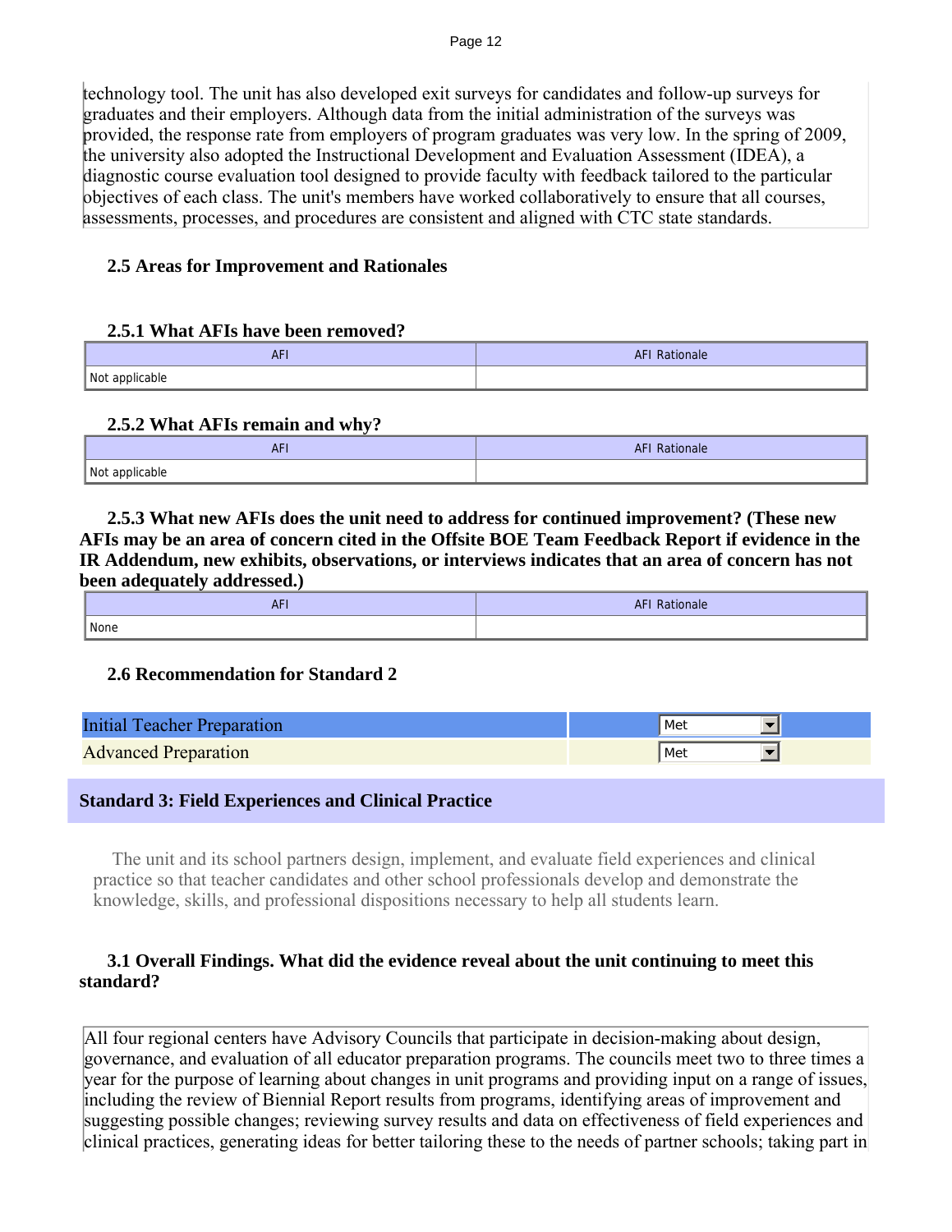dialogue on the conceptual framework and university candidate dispositions and how these are reflected in PLNU programs; and probing ways to increase candidates' competence in working with diverse school populations. Interviews with council members at each center, and review of council minutes provided clear evidence of the strong working relationship between the university and its community partners.

Field placement sites are selected on the basis of having significantly diverse student populations and providing a variety of school settings in which candidates can practice. For candidates to be placed in schools and/or districts, the schools must meet university criteria for field placements and enter into Memorandums of Agreement with PLNU identifying the responsibilities of each partner in the preparation of candidates. Evidence in the IR Addendum indicated that the same criteria are followed in approving Intern placements for the Education Specialist program. To ensure consistency in the identification and selection of field placement sites for each regional center, the fieldwork coordinators from each center meet monthly to review partnership agreements and resolve questions regarding placements. Any decisions about changes of placement during field work or clinical practice are made in consultation with the appropriate coordinator, program faculty at the center, and the associate dean. Interviews with program faculty and leadership indicated that the combination of small program size and the number of staff available in each program allow for highly individualized placement of candidates in all fieldwork, clinical practice, and internships. Additionally, in placement of candidates for fieldwork and clinical practice, local school districts and private K-12 learning institutions are active partners. Protocols may vary, with placement decisions in some districts being made at the school level, while in other districts placement decisions are made at the district level. Candidates and Interns are placed only with cooperating teachers or clinical practitioners who are appropriately credentialed, have at least three years of experience, and have been identified by school site or district administrators as demonstrating the range and depth of skills necessary to support all students in learning.

Prior to entering clinical practice, each candidate in initial teaching credential programs (Multiple Subject, Single Subject, Special Education) must meet basic skills, subject matter, and course grade and GPA requirements; have completed TPA Tasks 1 and 2 with a minimum score of 3; have received a score of 3 or higher in the Advancement Interview; and be formally recommended for entering clinical practice by the advisor of the program in which the candidate is enrolled. In the event a candidate is not approved for fieldwork or clinical practice, the candidate must successfully complete additional preparation coursework. Upon successful completion, the candidate may reapply to be admitted to clinical practice. A candidate who is not successful in this coursework is not allowed to complete the program. In the MATL, all candidates engage in clinical practice as part of an action research project, and many also complete induction coursework involving extensive clinical practice in school settings to clear preliminary credentials they already hold.

Before they begin teaching under an Intern credential, Education Specialist Interns must meet SOE basic skills and subject matter competency requirements and complete a minimum of 120 hours of pre-service instruction. This instruction covers classroom management and planning, developmentally appropriate teaching practices, special education pedagogy, teaching English learners, and communication skills including reading.

Requirements for entry into clinical practice in programs for other school personnel are programspecific. In order to begin clinical practice, candidates in the PPS School Counseling program must have completed a minimum of 100 hours of Practica and have successfully completed four core courses that serve as the foundation for the PPS program. In the Preliminary Administrative Services credential program, fieldwork is undertaken concurrently with coursework. Within eight weeks of entering the program, candidates meet with a university fieldwork supervisor to review fieldwork requirements and to develop a personalized plan for how, and in which field placement sites, the candidate will complete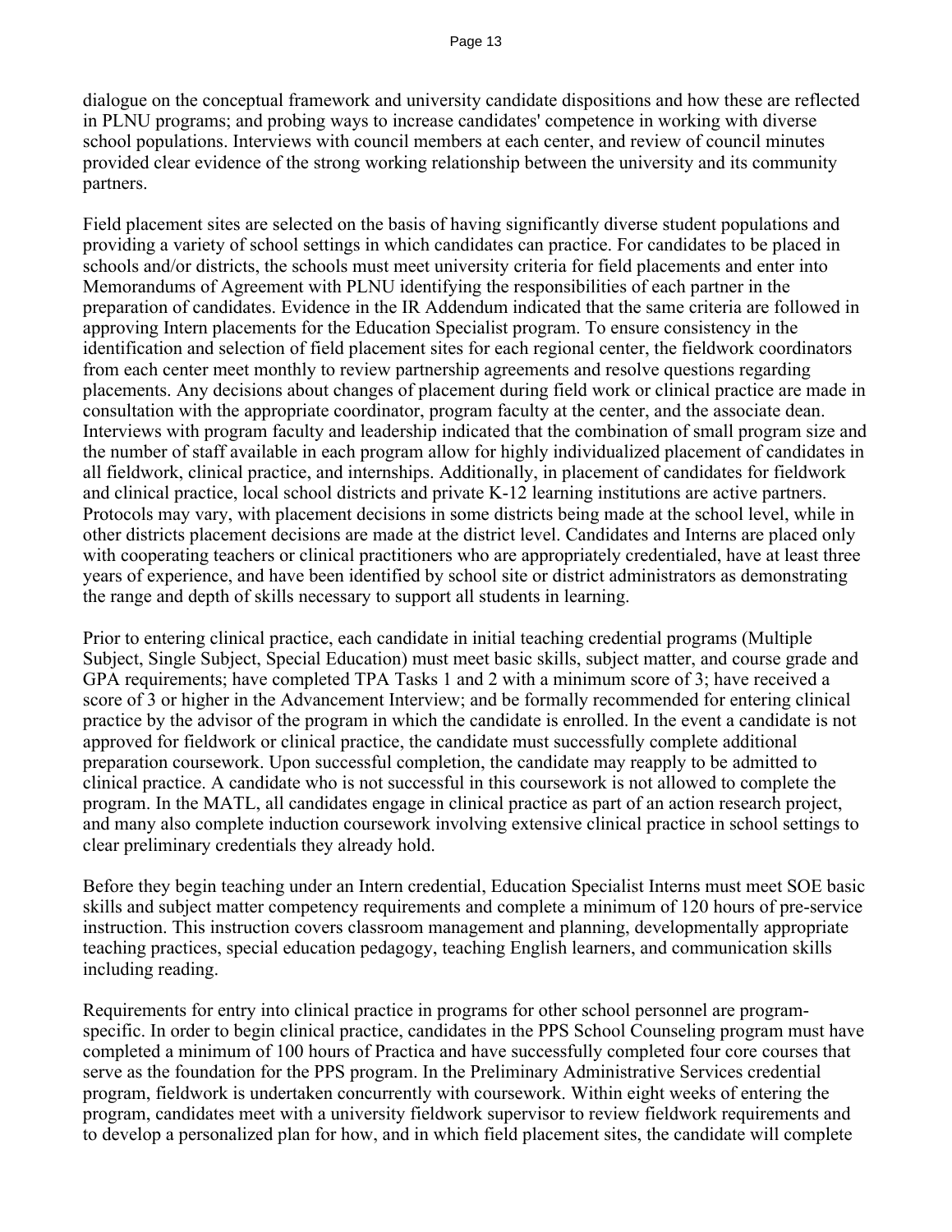fieldwork requirements. Fieldwork tasks for both PPS School Counseling and Preliminary Administrative Services programs must be completed in multiple sites, and at more than one level (ie., elementary, middle school, or secondary) in order to ensure experience with diverse student populations and different types of school settings. In the Professional Administrative Services credential program, as well as in other induction programs in which candidates obtain a "clear" credential, fieldwork begins once the candidate has developed an Individualized Induction Plan in collaboration with the university supervisor and a district mentor.

Successful completion of clinical practice requires candidates to demonstrate the knowledge, skills, and dispositions required by the unit and its programs. Each program uses a set of multiple measures to assess candidate competencies and dispositions, based on CTC standards, the unit's conceptual framework, and other university requirements for that program. Candidates in all programs are assessed by direct observation and evaluation by university and site-based supervisors/mentors on professional and state standards and on institutional standards identified in the unit's conceptual framework. Additional assessments are tailored to the specific nature of the program, using means such as review of lesson plans, written reflections by the candidate, work products and portfolios, and exit interviews and/or presentations—and in the case of initial teaching credential candidates, completion of TPA tasks 3 and 4. Review of assessment instruments and procedures for each program indicates that candidates demonstrate the broad range of essential knowledge, skills, and dispositions required for successfully completing clinical practice in the candidate's credential area. Interviews with program faculty and review of fieldwork handbooks confirmed that considerable support is provided to candidates who are struggling at any point throughout the program. These could include additional practice or remediation, intensive direct support, or creation of improvement plans. Candidates who are not able to make appropriate progress after receiving such support are dropped from the program.

During coursework in all programs, faculty use technology in their teaching, and candidates gain experience using technology for research, communication, and presentation of information. These uses include accessing and using research findings, recording and analyzing student performance results, analyzing student data to identify those in need of academic and/or counseling intervention, and reviewing classroom and school level student performance data for program improvement. Field experience in each program requires that candidates demonstrate these skills in the school settings in which they work. In order to successfully complete clinical practice, each program requires that candidates demonstrate technology use appropriate to the particular role for which they are training: teaching, counseling, or administration. Depending upon the particular program, competence in this area is determined through fieldwork evaluations in initial teaching credential programs or work products and/or portfolios in programs for other school personnel. Fieldwork evaluation forms for each program address specific goals in the use of technology appropriate to that program's goals and requirements.

Training for university supervisors is provided during the first week of each semester at each of the regional centers. University supervisors are trained and updated in collaboration techniques, review of reflection logs, coaching strategies, targeting areas for growth, and the development of remediation plans. Site-based clinical supervisors for Special Education candidates are required to attend update trainings each year. Cooperating teachers supervising Multiple Subject and Single Subject credential candidates are required to attend an initial training prior to working with their first student teaching candidate. In addition to these trainings, university supervisors meet with cooperating teachers/site mentors to review the roles and responsibilities of candidates, university supervisors, and cooperating teachers/site mentors. Roles and responsibilities are also clearly described in each of the fieldwork handbooks, which are provided to each candidate and cooperating teacher/site mentor.

Training for site mentors and clinical supervisors in programs for other school personnel varies according the nature of the program. Site mentors working with preliminary administrative services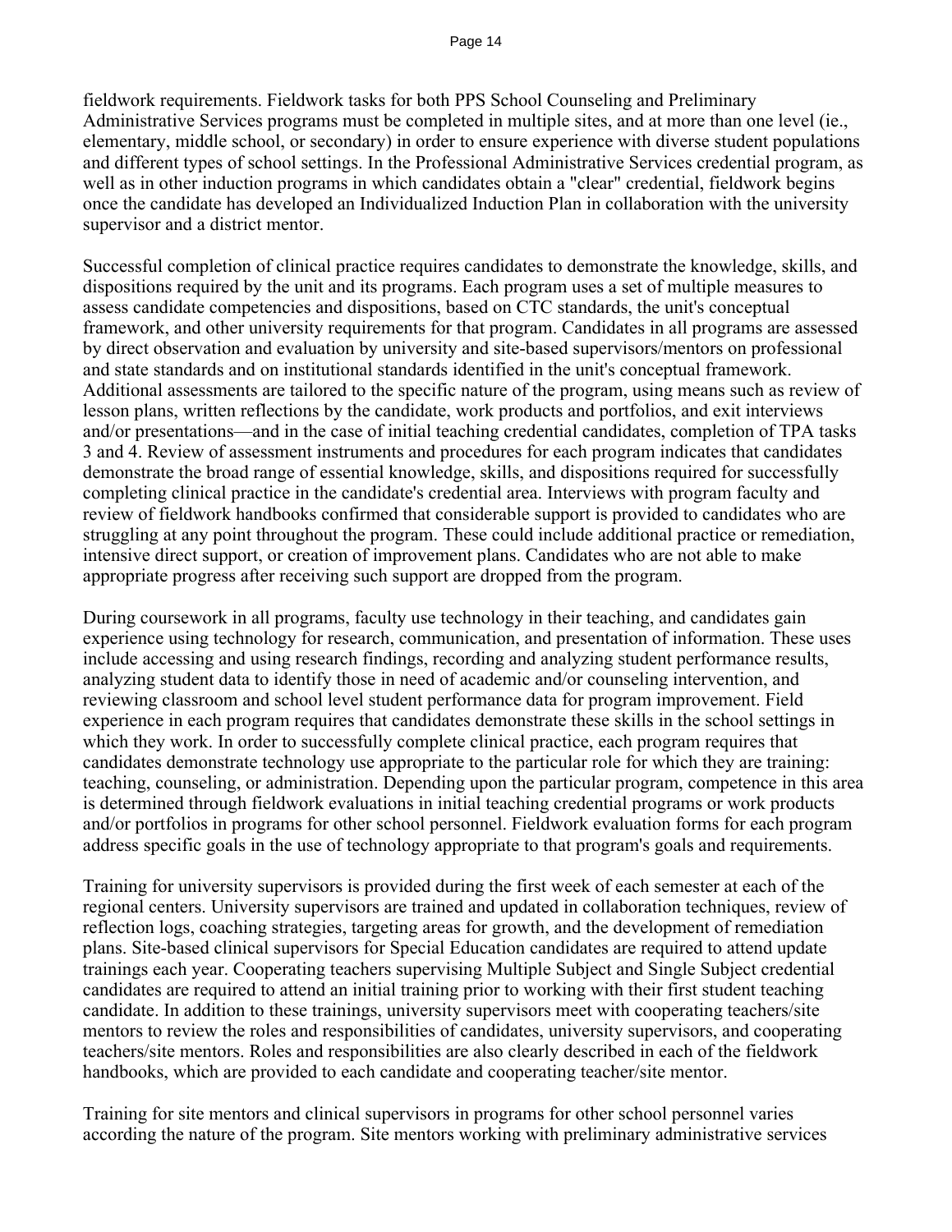candidates work closely with university supervisors to develop fieldwork plans based on the needs of each candidate and the interests of the school in which the candidate is currently employed. In this case, the "training" mainly consists of collaboration between the university supervisor and site mentor to ensure that all fieldwork requirements are clearly defined, and the field experience tasks selected for the candidate will provide the breadth and depth of training required to demonstrate competence in each professional standard area. Training for clinical supervisors in working with PPS School Counselor candidates is provided on a one-to-one basis by the university supervisor based on the individual clinician's needs.

University supervisor and cooperating teacher/site mentor roles in supporting candidates and Interns throughout clinical practice are specifically addressed in the fieldwork handbook for each program. These roles include regular observation by both university and site supervisors (including joint observations and triad conferences with the candidate), formal evaluations with reflection by the candidate and feedback from the supervisor, candidate conferences with site supervisors each week, daily conversation between candidates and site supervisors, review of candidate reflection logs, and regular communication among the university supervisor, cooperating teacher/site mentor, and candidate by phone and/or email. Each program provides a range of supports to candidates who may be experiencing difficulties. In the event that candidate difficulties that cannot be addressed by informal action on the part of the university supervisor or cooperating teacher/site mentor, the unit has a clearly defined process for developing and monitoring candidate assistance plans, which must be successfully completed in order for the candidate to continue in clinical practice.

As part of clinical practice in each program, candidates and Interns are required to gather, analyze, and use data on student learning for improvement purposes. For initial teaching credential candidates, this practice is demonstrated continuously in the lesson design, teaching/observation, reflection/consultation cycle that candidates and cooperating teachers engage in throughout clinical practice. Summative assessment of candidate competence in student assessment and use of assessment results in improve student learning is done through TPA Tasks 3 and 4, in which candidates are required to demonstrate the ability to assess student learning (Task 3) and to demonstrate competence in the cycle of planning, teaching, assessing, and using assessment results in a video-taped lesson (Task 4). Successful completion of both clinical practice and the TPA are required in order for candidates to be recommended for credentials. In the MATL, the specific types of data gathered, analyzed and used for developing improvement plans vary according to the focus of the candidate's action research project.

Knowledge, skills, and dispositions for supporting student learning are demonstrated in similar ways in programs for other school personnel. In Administrative Services programs, candidates are required to develop and implement plans for improving student's academic proficiency through data analysis, work with school site personnel to develop and implement improvement plans, and to assess the effectiveness of the efforts. In addition, these efforts usually include analyzing, identifying, and gathering fiscal and personnel resources to effectively implement the plans. PPS School Counseling candidates are required to analyze multiple sources of data on students' academic and behavioral needs and to develop collaborative intervention plans to address a wide range of these needs, including, not limited to, group and individual counseling for both academic and personal success, support groups for specific school populations, whole-school efforts to address social or behavioral issues, and the like. Candidate competence in programs for other school personnel is measured through a combination of signature assignments and portfolio/work product.

# **3.2 Continuous Improvement. How has the unit been engaged in continuous improvement since the previous visit?**

Not applicable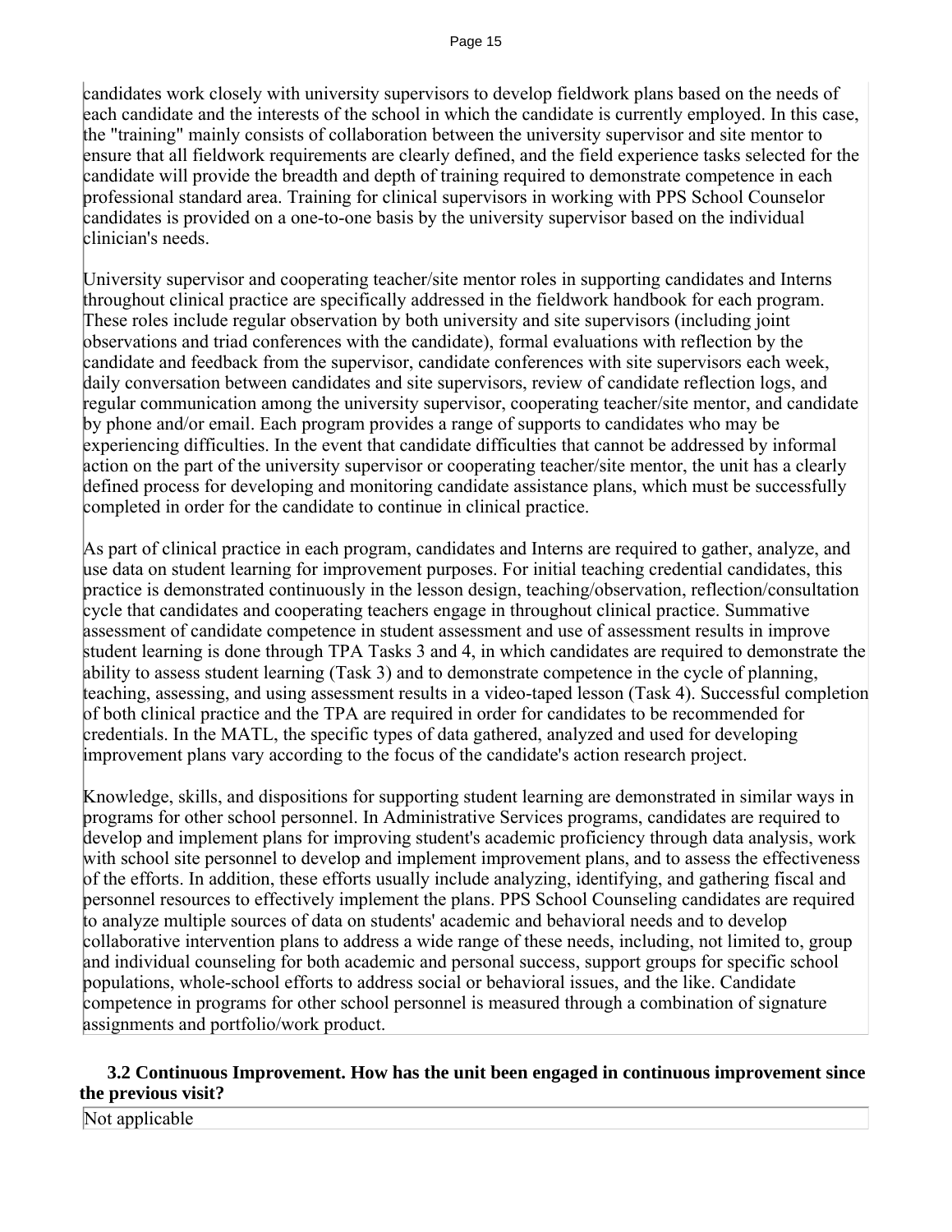#### Page 16

 **3.3 Movement to the Target Level. What steps has the unit taken to move to the target level (if appropriate to this standard)? What plans does the unit have to continue to move to the target level?**

Not applicable to this standard

**3.4 Strengths. What areas of the standard are being addressed at the target level?**

None

# **3.5 Areas for Improvement and Rationales**

#### **3.5.1 What AFIs have been removed?**

| AF <sub>1</sub> | <b>AFI</b><br>Rationale |
|-----------------|-------------------------|
| Not Applicable  |                         |

# **3.5.2 What AFIs remain and why?**

| <b>AFI</b>          | <b>TEI Rationale</b> |
|---------------------|----------------------|
| Not applicable<br>. |                      |

 **3.5.3 What new AFIs does the unit need to address for continued improvement? (These new AFIs may be an area of concern cited in the Offsite BOE Team Feedback Report if evidence in the IR Addendum, new exhibits, observations, or interviews indicates that an area of concern has not been adequately addressed.)** 

| AFI                                                                                                                                                                                                                                                                                                                      | AFI Rationale                                                                                                                                                                                                                                                                                                                                                                                                          |
|--------------------------------------------------------------------------------------------------------------------------------------------------------------------------------------------------------------------------------------------------------------------------------------------------------------------------|------------------------------------------------------------------------------------------------------------------------------------------------------------------------------------------------------------------------------------------------------------------------------------------------------------------------------------------------------------------------------------------------------------------------|
| 1. The unit does not ensure that clinical practice for all candidates in<br>the Special Education Mild/Moderate and Moderate/Severe credential<br>programs is sufficiently extensive and intensive for candidates to<br>develop and demonstrate proficiencies in the professional roles for<br>which they are preparing. | Interviews revealed inconsistency in fieldwork and clinical practice<br>placements. Some candidates have planned experiences and/or<br>interactions with the full range of the service delivery options and the<br>providers of such services, including experiences in general<br>education; while others experience a single grade span (elementary,<br>middle, or high school) and a single service delivery model. |

# **3.6 Recommendation for Standard 3**

| <b>Initial Teacher Preparation</b> | Met |
|------------------------------------|-----|
| <b>Advanced Preparation</b>        | Met |
|                                    |     |
|                                    |     |

# **Standard 4: Diversity**

 The unit designs, implements, and evaluates curriculum and provides experiences for candidates to acquire and demonstrate the knowledge, skills, and professional dispositions necessary to help all students learn. Assessments indicate that candidates can demonstrate and apply proficiencies related to diversity. Experiences provided for candidates include working with diverse populations, including higher education and P–12 school faculty, candidates, and students in P–12 schools.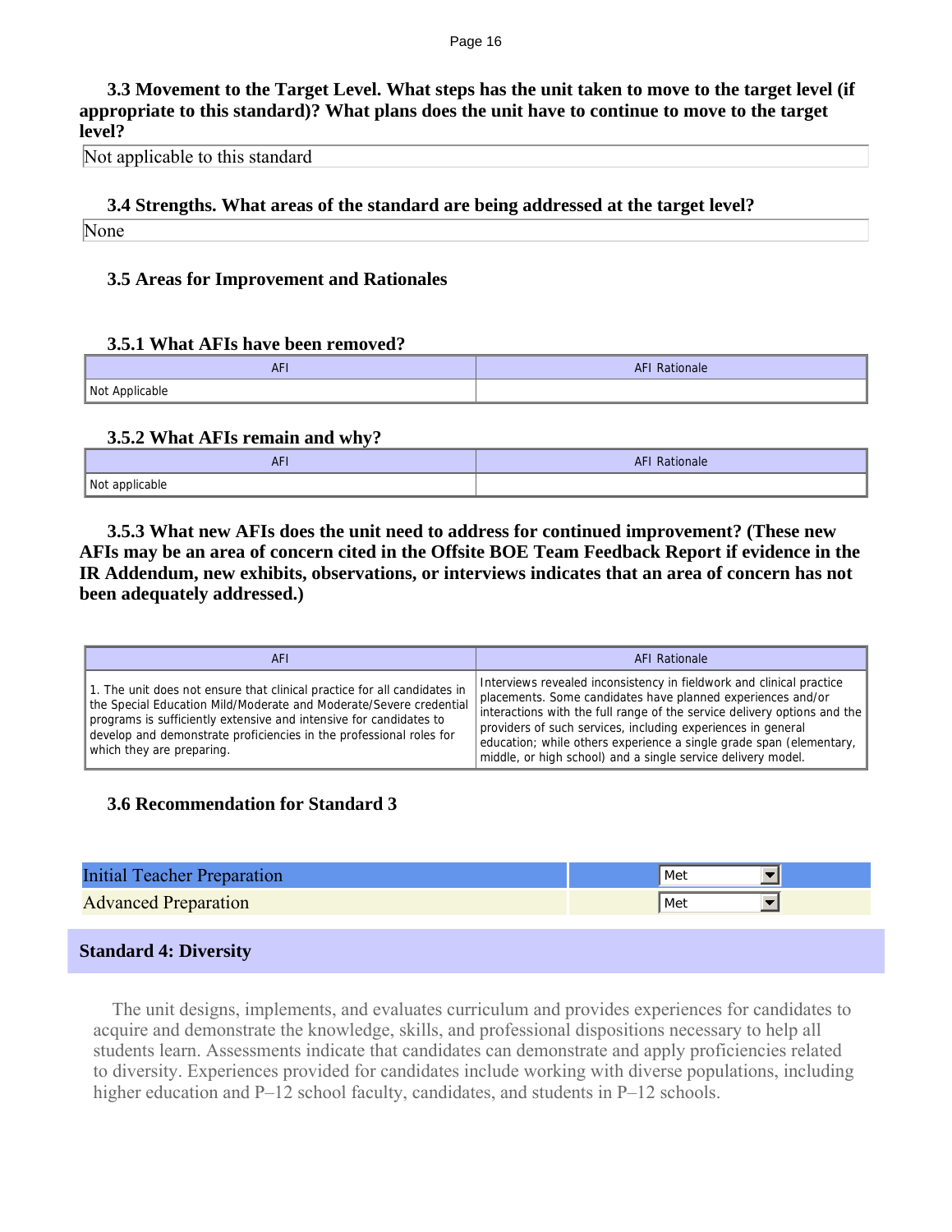# **4.1 Overall Findings. What did the evidence reveal about the unit continuing to meet this standard?**

The unit is committed to diversity and follows PLNU's President Bower's celebration of the blessings that emanate from different abilities, ethnic, cultural, racial, national origins, religious, and socioeconomic backgrounds (Brower, 2010). A commitment to diversity is evident in the institution's Wesleyan heritage and Nazarene emphasis on social justice, and the university Diversity Council and its mission reinforce this commitment. The candidate proficiencies of the unit's conceptual framework are organized around three themes: Equip, Transform, Empower. The proficiency related to diversity is found within the Transform theme: "Engages in ways of thinking and being to embrace the positive power of diversity and advocacy for universal social justice within their classrooms, schools, districts, and communities." Likewise, the professional disposition most closely related to diversity is Indicator 3: Caring, Patience, and Respect, which states, "The candidate demonstrates caring, patience, fairness and respect for the knowledge level, diversity, and abilities of others, ensuring that all students have the opportunity to achieve."

All candidates receive instruction and guidance in the legal, moral, and ethical issues related to diversity and inclusion. There are five courses for initial candidates and nine courses for advanced candidates that focus on diversity as applied to a positive learning environment, curriculum design, and differentiated content based on student needs. Counseling candidates reflect on diversity in a professional growth chart where diversity is a focus in five courses. Similarly, Education Leadership candidates take five courses focusing on diversity and are assessed on the California Professional Standards for Educational Leaders (CPSELs) standards (each standard integrates diversity).

The unit collects assessment data from a variety of signature assessments. Detailed information is provided in each program's biennial reports. Preliminary credential candidates demonstrate proficiency through case studies and differentiated instructional plans that focus on English learners or students with special needs. These assignments had average scores that ranged from 3.63 to 3.80 on 4-point rubric scales. The CalTPA tasks provide additional opportunities for candidates to demonstrate proficiency in adapting instruction to meet student needs. Average scores ranged from 2.92 to 3.12 on a 4-point rubric scale. PPS: School Counseling candidates demonstrated proficiency through three reflective papers addressing linking counseling theory to diversity, a school safety and violence project, and a personal philosophy of inclusive practices. These assignments had average scores that ranged from 3.64 to 3.80 on 4-point rubric scales. Preliminary Administrative Services candidates demonstrated proficiency through a class observation and analysis of differentiated instruction for cultural and special needs and an action plan for strengthening parent involvement and student achievement. These assignments had average scores that ranged from 3.66 to 3.78 on 4-point rubric scales.

Interviews with faculty and candidates support the documentation that the curriculum provides a wellgrounded framework for understanding diversity, including English language learners and students with exceptionalities. Candidates are aware of different learning styles and can adapt instruction appropriately for all students.

# Disposition:

Indicator 3: Caring, Patience, and Respect.

Documents and interviews identify NCATE Standard 4 and its elements as the means to drive the institution's core values of diversity. Within three years, the plan to institutionalize diversity, create a Chief Diversity Officer, and form the institution's Diversity Council were established. Developed institution-wide were the Curriculum Diversity Committee and Multi-cultural Student Services. Diversity seminars and workshops such as women's luncheon, new faculty seminar, Academic Council training, and the Center for Teaching and Learning's workshops are regularly held to focus on diversity.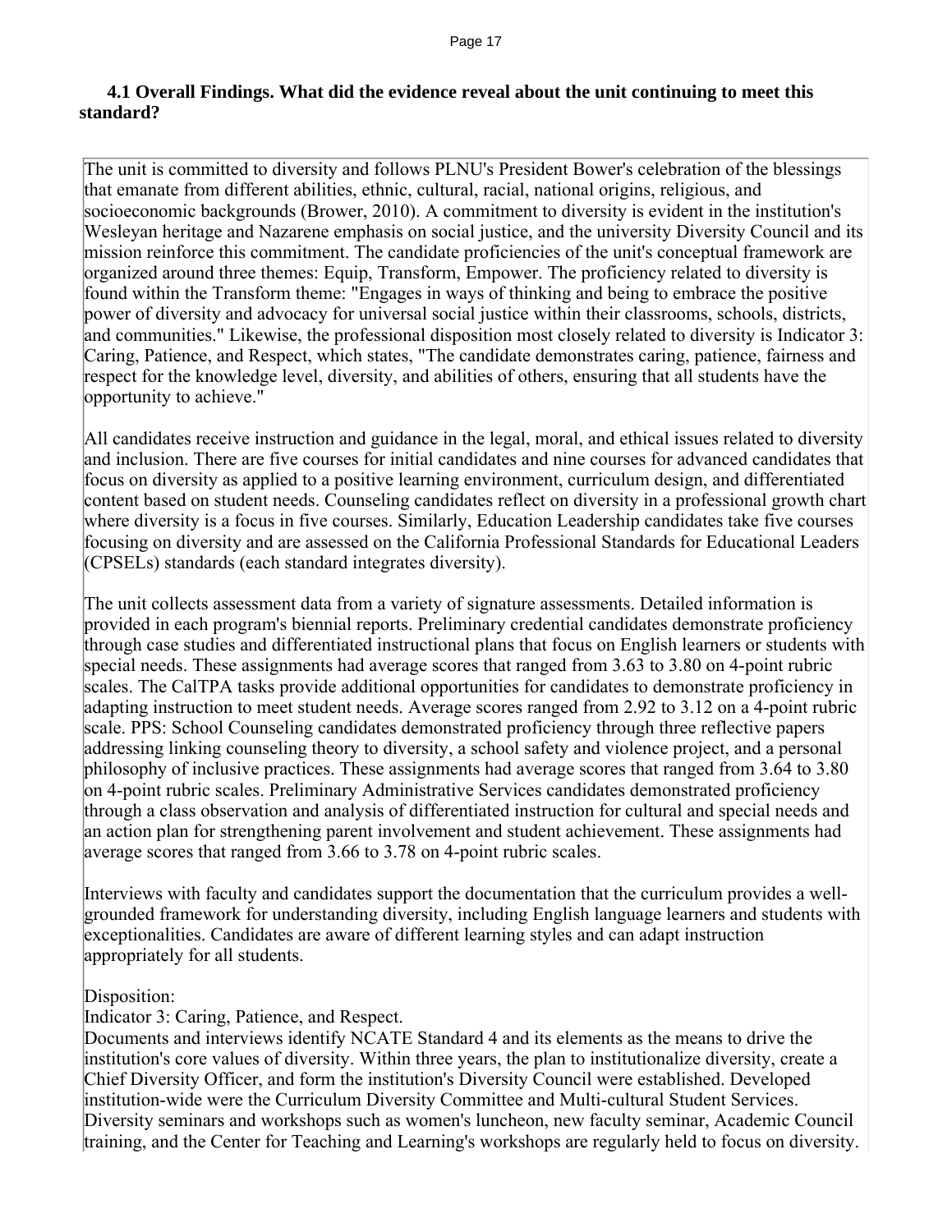Within the last six months before the onsite visit, a campus climate assessment that included diversity elements was developed.

The institutional research on-line tracking of faculty finds the unit's faculty most diverse of all departments of the institution. The majority of the unit's faculty are white and female. Black, Hispanic, and Asian minorities combined make up close to 25 percent of the faculty in both initial and advanced programs. Following the institution's new policies and procedures in its recruitment efforts, the unit, since 2008, intentionally recruited seven faculty members from diverse backgrounds.

Initial and advanced candidates on the main campus and at regional centers interact with diverse unit, especially adjunct, school-based, and other faculty. Diverse faculty have the knowledge and experience to help candidates work with the wide range of diverse students including English Language (EL), gifted, and those with exceptionalities. During an interview, an employer spoke of hiring a visually impaired, legally blind graduate for his moderate/severe class and found her to be an outstanding and able teacher at his school.

Overall candidate ethnicity in PLNU educator preparation programs is 47 percent white, 27 percent Hispanic, four percent African American, four percent Asian, two percent other/two or more, and one percent American Indian. Seventeen percent of candidates declined to state ethnicity. During program coursework, candidates in all programs work on different types of group or team projects in which they collaborate with other candidates whose ethnicities are different from their own. The unit has taken a number of steps to recruit and retain candidates from diverse groups. These include development of program brochures that represent diversity along with promotional spots in local media to attract working professionals into the field of education; appointment of faculty at each regional center to serve as outreach coordinator to make connections to potential candidates from local communities; and offering ten scholarships annually through EDUCAP, the unit's alumni organization, to support candidates in completing credential and degree programs.

Candidates in all programs are required to work with diverse P-12 student populations. In each program, signature assignments associated with required coursework are specifically focused on supporting diverse student populations in ways appropriate to that program. In the Administrative Services program, for example, candidates are required to develop plans for improving academic performance in a socioeconomically and ethnically diverse school; and School Counseling candidates analyze student proficiency data to develop a range of counseling and school climate interventions to address students' academic and personal/social needs. Candidates in the MATL program develop plans to address the needs of English Learners, special needs students, and using technology to make instruction accessible to all students. Candidates in initial teaching credential programs are placed in a variety of different settings to ensure that they have opportunities to learn, practice, and demonstrate instructional and intervention strategies to meet the needs of culturally, ethnically and linguistically diverse students—as well as special needs students. Interviews with candidates and program completers consistently affirmed that the feedback they receive from both university and school site supervisors is designed to help them become more reflective and effective practitioners, and to continually improve their ability to help all students learn.

# **4.2 Continuous Improvement. How has the unit been engaged in continuous improvement since the previous visit?**

Not applicable

 **4.3 Movement to the Target Level. What steps has the unit taken to move to the target level (if appropriate to this standard)? What plans does the unit have to continue to move to the target**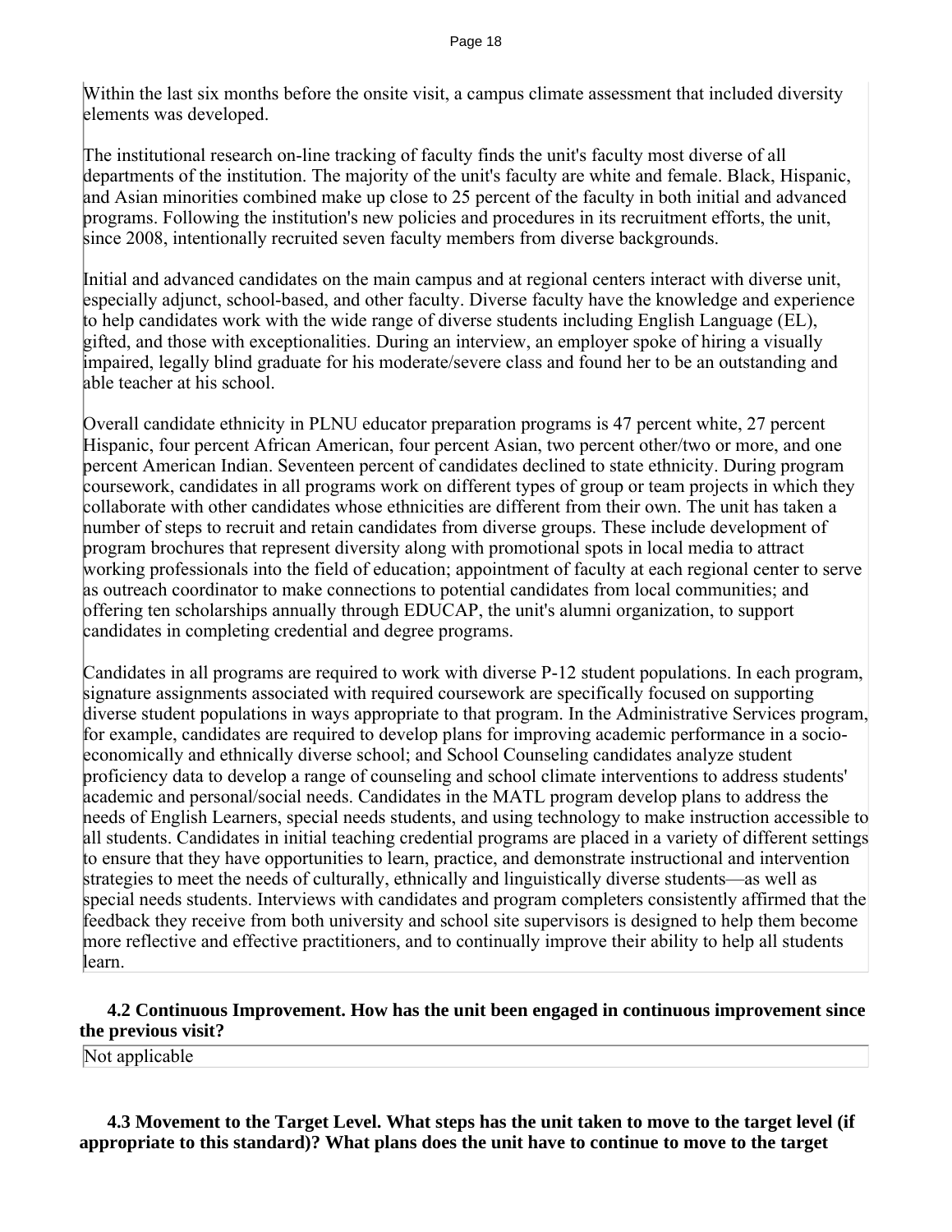# **level?**

Not applicable to this standard

# **4.4 Strengths. What areas of the standard are being addressed at the target level?**

The focus on diversity is institution-wide and based on NCATE Standard 4 and its elements. Efforts in recruiting faculty from diverse backgrounds are intentional and deliberate.

The institution is in search of a diversity assessment for all units to measure their institution-wide diversity initiatives. The unit's advisory councils from each of the unit's regional centers continue to bring together diverse representation of community representatives to inform the program's curriculum, pedagogy, and fieldwork experiences in collaborative, diverse, and meaningful ways.

# **4.5 Areas for Improvement and Rationales**

# **4.5.1 What AFIs have been removed?**

| <b>AFI</b>     | AFI Rationale |
|----------------|---------------|
| Not applicable |               |

# **4.5.2 What AFIs remain and why?**

| <b>AFI</b>          | <b>AFI</b><br>Rationale |
|---------------------|-------------------------|
| Not applicable<br>. |                         |

 **4.5.3 What new AFIs does the unit need to address for continued improvement? (These new AFIs may be an area of concern cited in the Offsite BOE Team Feedback Report if evidence in the IR Addendum, new exhibits, observations, or interviews indicates that an area of concern has not been adequately addressed.)** 

| $\sim$ $ \cdot$<br>AF | <b>AFI Rationale</b> |
|-----------------------|----------------------|
| I None                |                      |

# **4.6 Recommendation for Standard 4**

| Initial Teacher Preparation | Met |
|-----------------------------|-----|
| <b>Advanced Preparation</b> | Met |

# **Standard 5: Faculty Qualifications, Performance, and Development**

 Faculty are qualified and model best professional practices in scholarship, service, and teaching, including the assessment of their own effectiveness as related to candidate performance; they also collaborate with colleagues in the disciplines and schools. The unit systematically evaluates faculty performance and facilitates professional development.

# **5.1 Overall Findings. What did the evidence reveal about the unit continuing to meet this standard?**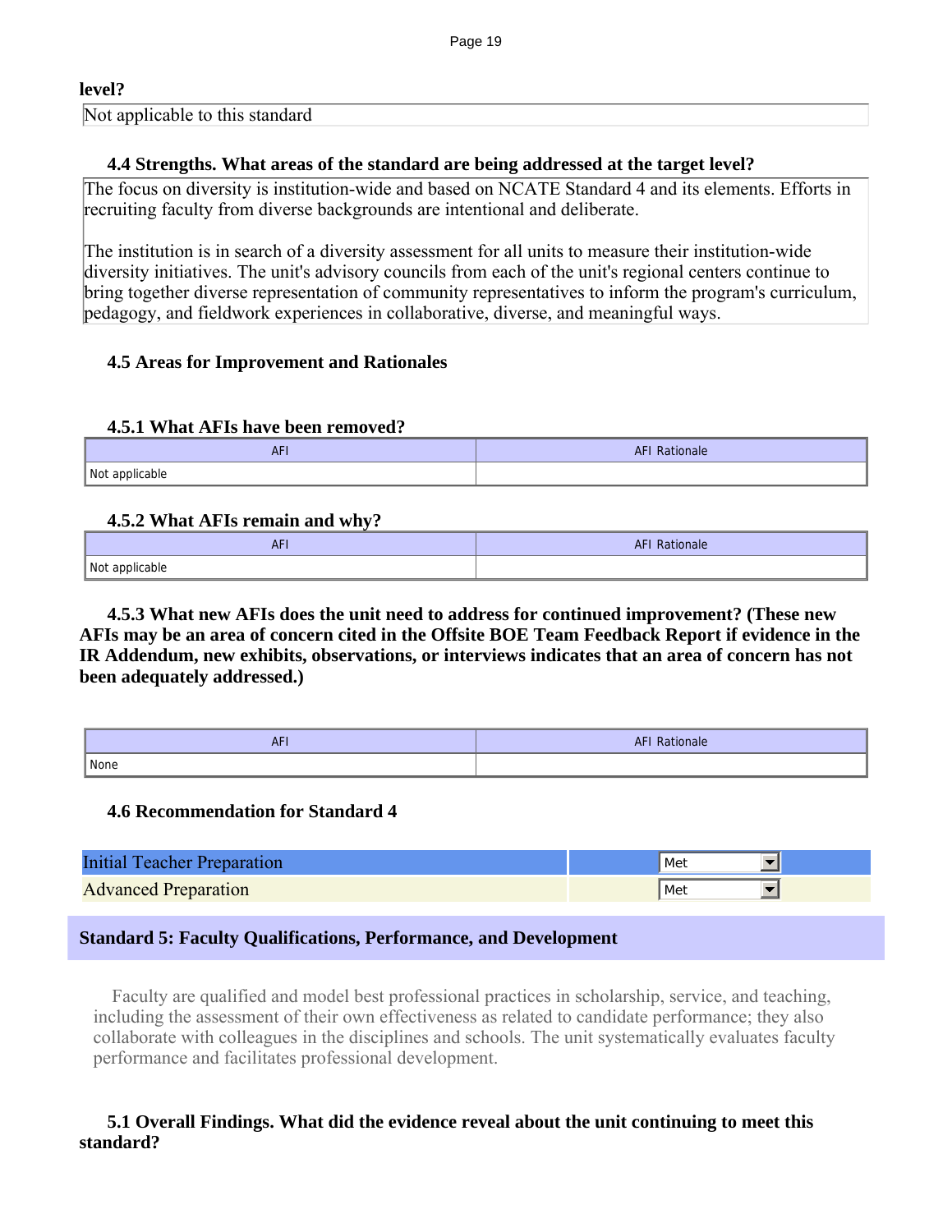The unit's full-time faculty have earned doctorates or master's degrees and have expertise in their assigned areas. School-based faculty are licensed and credentialed in the field they supervise. Clinical faculty have contemporary professional experiences in their assigned areas. Documentation and data, such as faculty portfolios, transcripts, applications, resumes, and verification of faculty involvement in public schools, verify that faculty are qualified. Since changes in the institution's hiring policies require doctoral degrees of full-time faculty, the unit will replace two retiring individuals, who were without doctorates and were hired before the requirement, with those who hold doctoral degrees. Of the remaining two faculty without doctorates, one is in the doctoral program and the other is in the final dissertation of a doctoral degree.

Faculty know the content they teach, enabling candidates to develop dispositions and proficiencies related to standards, research, reflection, critical thinking, and their teaching and learning. As requested in the BOE Offsite Report, the unit has disaggregated diversity data in programs and regional centers. Faculty are identified by program, regional center, program director, course, gender, ethnicity, credential, experience, and earned doctorate or exceptional expertise for academic year 2011-2012. Interviews and documents verify candidates work with diverse faculty. For example, the MAT Multiple Subject program in Arcadia Regional Center identifies eight faculty of Caucasian, African-American, Armenian, and Peruvian ethnicities, 75 percent of who are female. All faculty hold credentials in the program and have experiences in P-12 schools ranging from 10 to 16 years. One faculty member has 22 years of experience in higher education. Three faculty hold doctorates, and two faculty members hold Master's degrees. Another example of disaggregated data is from the Educational Leadership program in Bakersfield Regional Center. Nine faculty are identified, the majority are Caucasian, one faculty member is Hispanic. Six of the nine faculty are male. All faculty have with credentials in the program and experiences in educational leadership positions such as superintendents, principals, and chief business officers. Seven faculty have doctorates; one faculty member is in a doctoral program and one holds a master's degree.

Scholarship is one of the institutional requirements for hiring all full-time, tenure track faculty, therefore, the unit's faculty demonstrate scholarly work in their fields. Since the BOE offsite report, more documents such as scholarly and professional pursuits narratives, faculty accomplishments lists, publications, professional consulting activities, and the institution's faculty research agenda verify their scholarly work is based on the mission of the institution.

Faculty provide service to the institution, schools, and community. They collaborate with the unit, school communities, and institution-wide colleagues and are actively involved in professional associations. Similar to the institution's scholarship requirement, faculty are expected to provide service in their respective communities. Data and documentation of faculty volunteering in Special Olympics and classrooms, sitting on the county's office of education action team or Commission on Teacher Credentials teams, being seminar leaders in the Association of Christian Schools International, and writing narratives of service to the institution, to the church and community, and to the educational community indicate that all faculty meet the California education code requiring 30 hours of service.

There are multiple tools to evaluate faculty in their teaching performance. Faculty evaluations such as the Self and Department Chair/School Dean Evaluation, peer evaluations, formal and informal course surveys, the Student Instructional Report II, candidate feedback and final evaluations, and a course and faculty evaluation tool called Instructional Development and Evaluation Assessment (IDEA) indicate faculty evaluations are used to improve teaching, scholarship, and service.

A new position in the institution at the Center for Teaching and Learning (CTL) was created to facilitate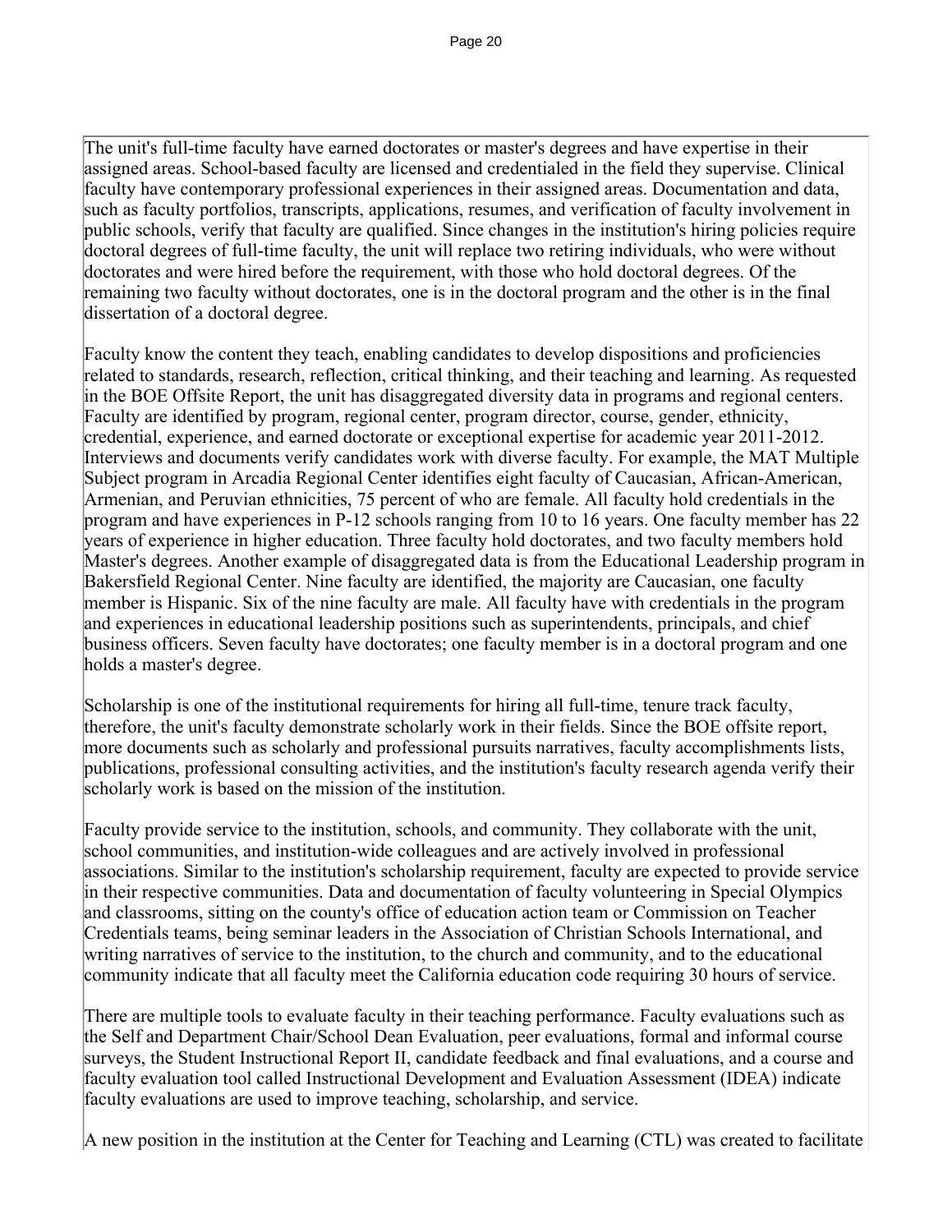professional development for the faculty. These activities are based not only on faculty evaluations from the unit, but with surveys and in collaboration with the unit and the CTL director. CTL also provides each faculty member with \$1,000 a year for professional development, \$500 a year more if the faculty member becomes the facilitator of these activities. During academic year 2011-2012, faculty development activities have been in "Teachers Noticing Teachers" led by a Mission Valley Regional Center faculty, legal issues in higher education, IDEA workshop for chairs and deans, questioning strategies, and faculty learning community.

Through the CTL, professional development activities will continue in exploring questioning strategies at the Bakersfield Regional Center, teaching critical thinking skills, "Publish and Flourish" in the summer, faculty writing communities, and ITS-funded Technology Integrated Learning Environments (TILE), a six-week certification program led by two of the unit's graduates.

# **5.2 Continuous Improvement. How has the unit been engaged in continuous improvement since the previous visit?**

Not applicable

# **5.3 Movement to the Target Level. What steps has the unit taken to move to the target level (if appropriate to this standard)? What plans does the unit have to continue to move to the target level?**

Not applicable to this standard

#### **5.4 Strengths. What areas of the standard are being addressed at the target level?**

The unit's faculty utilize a multitude of evaluations with feedback to improve teaching, scholarship, and service. Program faculty collaboratively and regularly meet to make necessary changes in programs, instruction, and objectives. These modifications are based on formative and summative evaluations and on changes in state expectations and policies, PLNU's learning outcomes, and other required expectations, ensuring that candidates develop proficiencies in professional, state, and institutional standards as well as support candidate reflection, critical thinking, problem solving, and professional dispositions. The unit's faculty have high participation in the institution's faculty development activities with many taking the lead as facilitators.

# **5.5 Areas for Improvement and Rationales**

#### **5.5.1 What AFIs have been removed?**

| <b>AFI</b>     | <b>AFI Rationale</b> |
|----------------|----------------------|
| Not applicable |                      |

#### **5.5.2 What AFIs remain and why?**

| $\overline{ }$ | Rationale |
|----------------|-----------|
| AF L           | Αľ        |
| Not applicable |           |

 **5.5.3 What new AFIs does the unit need to address for continued improvement? (These new AFIs may be an area of concern cited in the Offsite BOE Team Feedback Report if evidence in the IR Addendum, new exhibits, observations, or interviews indicates that an area of concern has not been adequately addressed.)**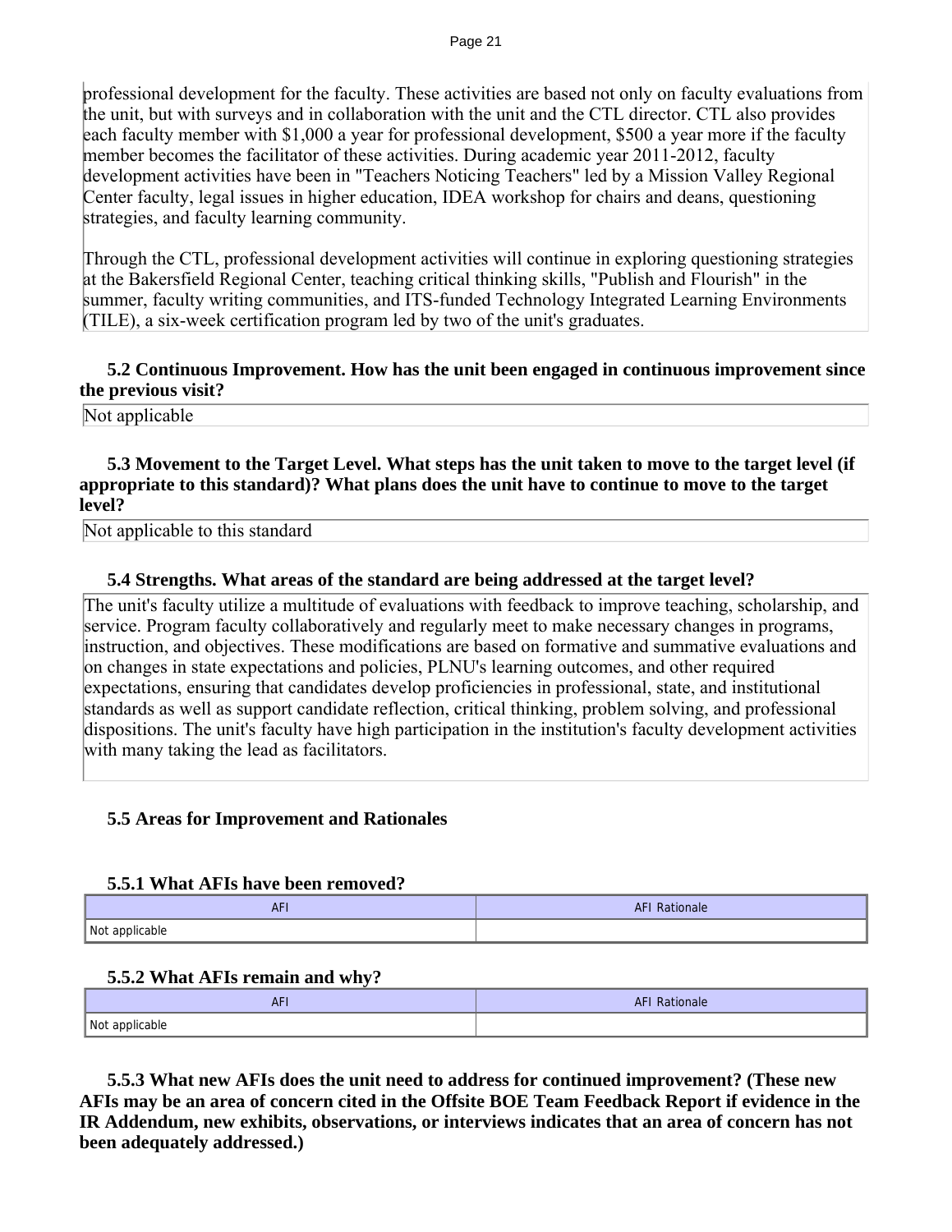| $A \sqsubset B$<br>Ar | <b>AFI Rationale</b> |
|-----------------------|----------------------|
| None                  |                      |

# **5.6 Recommendation for Standard 5**

| <b>Initial Teacher Preparation</b>               | Met   |
|--------------------------------------------------|-------|
| <b>Advanced Preparation</b>                      | l Met |
| <b>Standard 6: Unit Governance and Resources</b> |       |

 The unit has the leadership, authority, budget, personnel, facilities, and resources, including information technology resources, for the preparation of candidates to meet professional, state, and institutional standards.

# **6.1 Overall Findings. What did the evidence reveal about the unit continuing to meet this standard?**

The School of Education (SOE) is one of three academic divisions at the university, headed by a dean who reports directly to the Provost/Chief Academic Officer. The dean sits on the Provost's Council with two vice provosts–one for Academic Administration and the other for Accreditation— and two other college deans. The dean and associate deans for education have program responsibilities across all regional centers and collaboratively ensure the programs are comprehensively aligned with the university mission. Faculty members across all regional centers collaborate on program and unit committees.

Dean's Council meetings in the SOE include regional associate deans, a liberal studies director on the main campus, a NCATE coordinator, a budget and data analyst, and an administrative assistant. This administrative team manages all of the unit's programs. The team meets for a three-day retreat each summer to plan for the year and meets bi-monthly throughout the school academic year, including summer. An associate dean of educational leadership is a separate position focused only on academics.

All full-time faculty meet on a monthly basis. This meeting is scheduled on the same day as the university-wide monthly faculty meeting, so that all full-time faculty in the unit can attend both meetings. Five program committees oversee the program design, implementation, and evaluation. Current program committees include Educational Leadership, MAT Preliminary Credential Programs, Special Education MA, School Counseling (including PPS and Child Welfare and Attendance), and MATL, which includes the Multiple Subject/Single Subject Clear Credential, and Reading Certificate. Each program committee is chaired by an associate dean or program director. Membership includes all full-time, part-time, and adjunct faculty, as available, teaching within each program. These committees monitor proposals for program changes, evaluate their effectiveness, analyze assessment data, draft the program assessment documents submitted to CTC, and develop written policies in their program handbooks. Sub-committees within these program committees have been formed to address specific issues. Major proposals requiring discussion at the university faculty meeting are forwarded by the chair of graduate studies commission to the provost.

Academic program information is available in printed brochures and on the university website.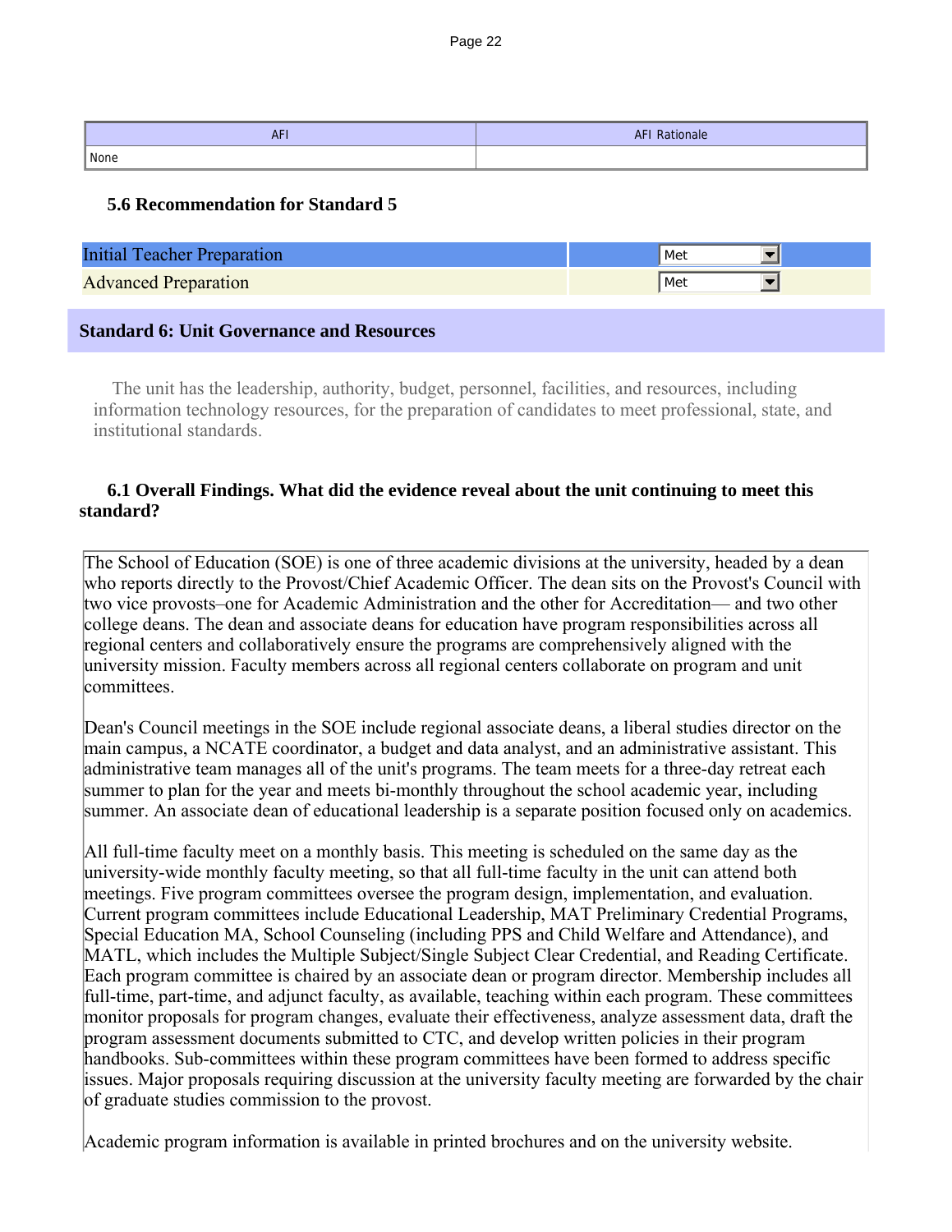Admissions policies are available on the Graduate Admissions page. All policies are available in the university catalog available online and monitored by the dean, associate deans, and program directors. Policy changes are presented to unit faculty at their regular monthly meeting, and are forwarded to the Graduate Studies Committee.

Academic calendars and catalogs are monitored by the vice provost for academic administration. Academic calendars are reviewed by the Academic Council and Provost's Council before final adoption and distribution. The university catalog, including grading policies, is reviewed by the Academic Policy Committee for undergraduate programs and the Graduate Studies Committee for graduate programs. Advertising is monitored collaboratively by the Creative Marketing Services Department, Graduate Admissions, and the unit.

The unit assigns academic advisors to all candidates upon admission to the program. Programs host New Student Information nights at the beginning of each semester in which candidates are informed of the programs requirements. When a candidate is admitted to a credential or degree program, a digital advising guide is created and available to advisors and candidates in the PLNU portal. Program handbooks are given to each candidate and available on the unit's website and at regional centers to communicate all credential and degree program policies, procedures, and program requirements.

A chaplain is appointed by the Office for Spiritual Development for each regional center to assist candidates with personal or spiritual concerns and make referrals to professional counselors when needed. Undergraduate candidates enrolled on the main campus have access to personal counselors. The regional centers do not provide professional or personal counseling by a licensed psychologist.

Program directors and assigned faculty discuss new programs and revise existing programs based upon market demands, credential changes, or legislation. Each of the four regional centers has an Advisory Council that meets two- three times per year at each site with the associate deans and full-time faculty to converse about issues within the public and private P-12 sector and identify ways that they partner with the university to support the local learning communities.

Recent examples of this partnering are the collaborative effort to develop of new program proposals for additional credential authorizations in Special Education and the development of a training workshop for clinical practice cooperating teachers. Membership roster email addresses indicate representation from the professional community on these regional Advisory Councils.

Departments that provide coursework for the Liberal Studies Major are included in the Teacher Education Committee. The committee is chaired by the associate dean for undergraduate programs. Its purpose is to provide communication with undergraduate departments with pre-teaching programs that would lead into the Master of Arts in Teaching (MAT) Programs offered at the regional centers.

An assessment of the unit budget with a comparable NCATE-accredited private university in California indicates that the comparable unit, with 60 percent of the enrollment as at PLNU, has budget support for 37 percent of the PLNU budget. The major difference between these two budgets is accounted for by travel expenses between four regional campuses spread out over 200 miles and covering from Bakersfield to San Diego. Budgets at regional centers appear to be adequate and proportional for the faculty and full-time equivalent generated at each site. The budget for the unit and regional centers has remained relatively stable over the past two years with some shifting of budget center costs.

Faculty workloads are contracted at 27 units per year, nine per semester including summer. Policy allows for one overload course per year if desired and supported by enrollment. According to the data posted in Cumulative Full-time Faculty Loads 2010-11, 20 faculty are distributed amongst the campuses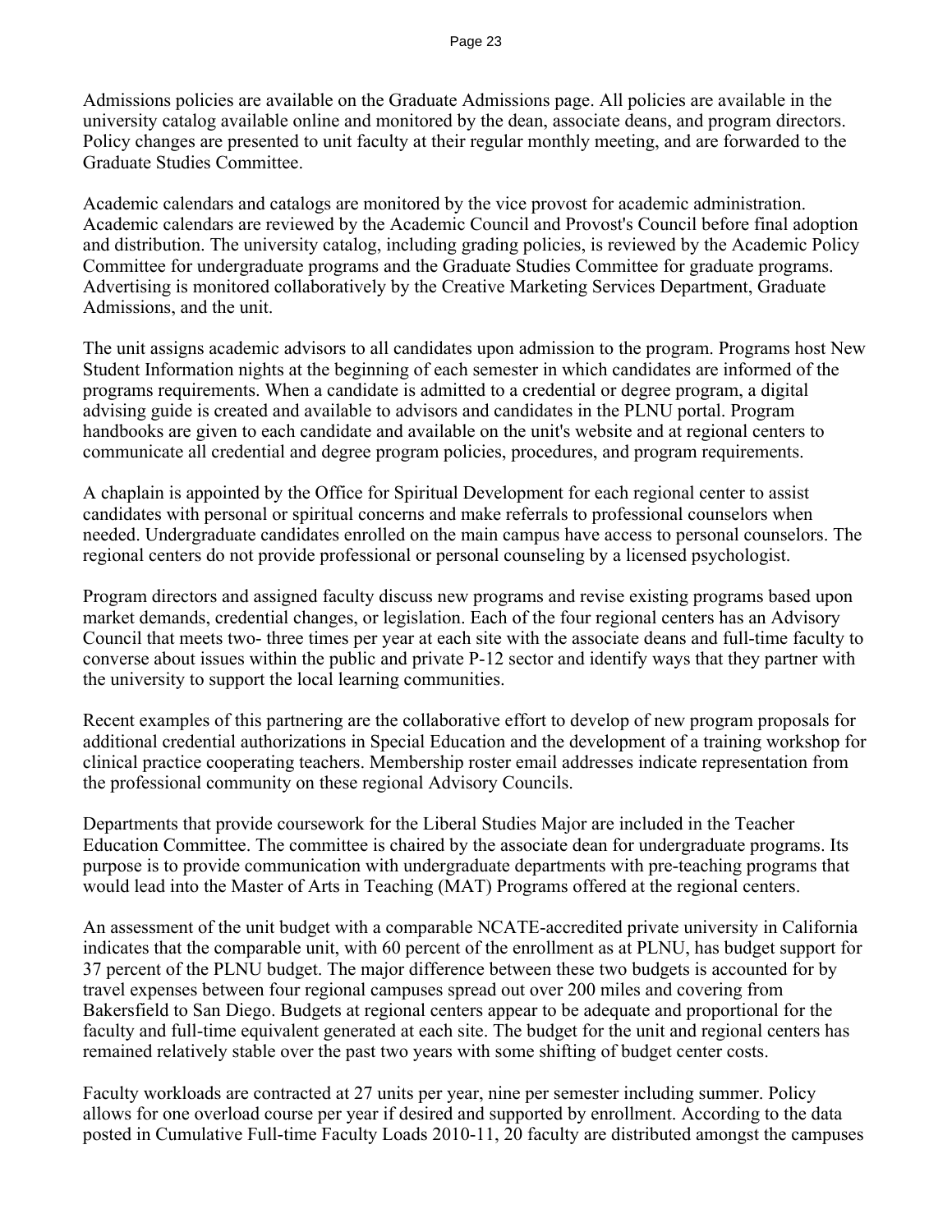as follows: nine at Mission Valley/Point Loma, five at Arcadia, five at Bakersfield, and one at Inland Empire/Corona. At their respective campuses, faculty generated 12 units undergraduate and 112 units graduate at Mission Valley, 131 units graduate at Arcadia, 89.8 units graduate at Bakersfield, and 3 units graduate at Inland Empire/Corona. Average workload ranges from 19 to 26.5 units for fall and spring at Arcadia with a mean of 22.76 units; 14.8 to 27 at Bakersfield with a mean of 19.96; 7.20 units for the one faculty member at Inland Empire; and a range of 3 to 25.1 units and a mean of 18.47 at San Diego/Point Loma/Mission Valley. Part-time faculty and overload contracts with full-time faculty generate 12 teaching units undergraduate at Mission Valley, 281.9 graduate; 136 units graduate at Arcadia; 290 units graduate at Bakersfield; and 138 units graduate at Inland Empire.

Full-time faculty members typically have a workload of nine units for each of the three semesters. This provides a lighter load than 12 units during fall and spring to allow for research and scholarship. The majority of clinical practice supervision is performed by part-time and adjunct faculty. Typically, supervisors support no more than five students each eight-week quarter. Faculty workloads are monitored by the dean and associate deans at each of the regional centers. Proper management of workloads has provided time for faculty to be engaged effectively in teaching, scholarship, and service. Class sizes are limited to 25 for most classes due to classroom and pedagogical considerations. The average class size is approximately 15.

Each center operates with a receptionist, field experience coordinator, credential analyst, and administrative assistant to the associate dean. The administrative assistant also serves as the payroll coordinator at three of the regional centers–Arcadia, Bakersfield, and Corona. In addition, three full-time support staff serve the entire unit and report directly to the dean or associate dean of accreditation and assessment: Budget and data analyst, TaskStream coordinator, and assistant to the dean.

The Provost's Office makes available to each full-time faculty member \$1,000 per year for travel to research conferences. Additional needs beyond this amount or other faculty support is available through the SOE dean's budget as approved by the Dean's Council. The director of the Center for Teaching and Learning provides professional development opportunities on the main campus and, beginning academic year 2011-12, at the regional centers. Classrooms at all locations are equipped with a podium that contains a presenter computer, document camera, DVD/VCR player, and a serial connector to a laptop. Wireless networks are provided at each regional center. Arcadia, Mission Valley, and Bakersfield regional centers have computer labs, and Bakersfield maintains a mobile laptop lab with 24 computers. Centralized support is provided online, and there are extended hours for all graduate and regional student services including the Library, Information Technology Services (ITS), Student Financial Services, Admissions, and Office of Records. Web-based graduate student resources facilitate easy access to electronic databases, resources, calendars, and policies.

Technology Integrated Learning Environments (TILE) is a pilot program that began in June 2010 and focuses on using technology in a variety of ways to support learning outcomes. Faculty members may participate in the program to redesign courses and create student-centered learning environments. Professional development is comprehensively targeted and provided uniformly to support the mission of the unit. Librarians support faculty and candidates across the unit.

Off campus programs are operated, budgeted, and financed seamlessly with a single operations system and supported by adequate resources. Admission requirements are identical throughout all programs at off-campus site.

 **6.2 Continuous Improvement. How has the unit been engaged in continuous improvement since the previous visit?**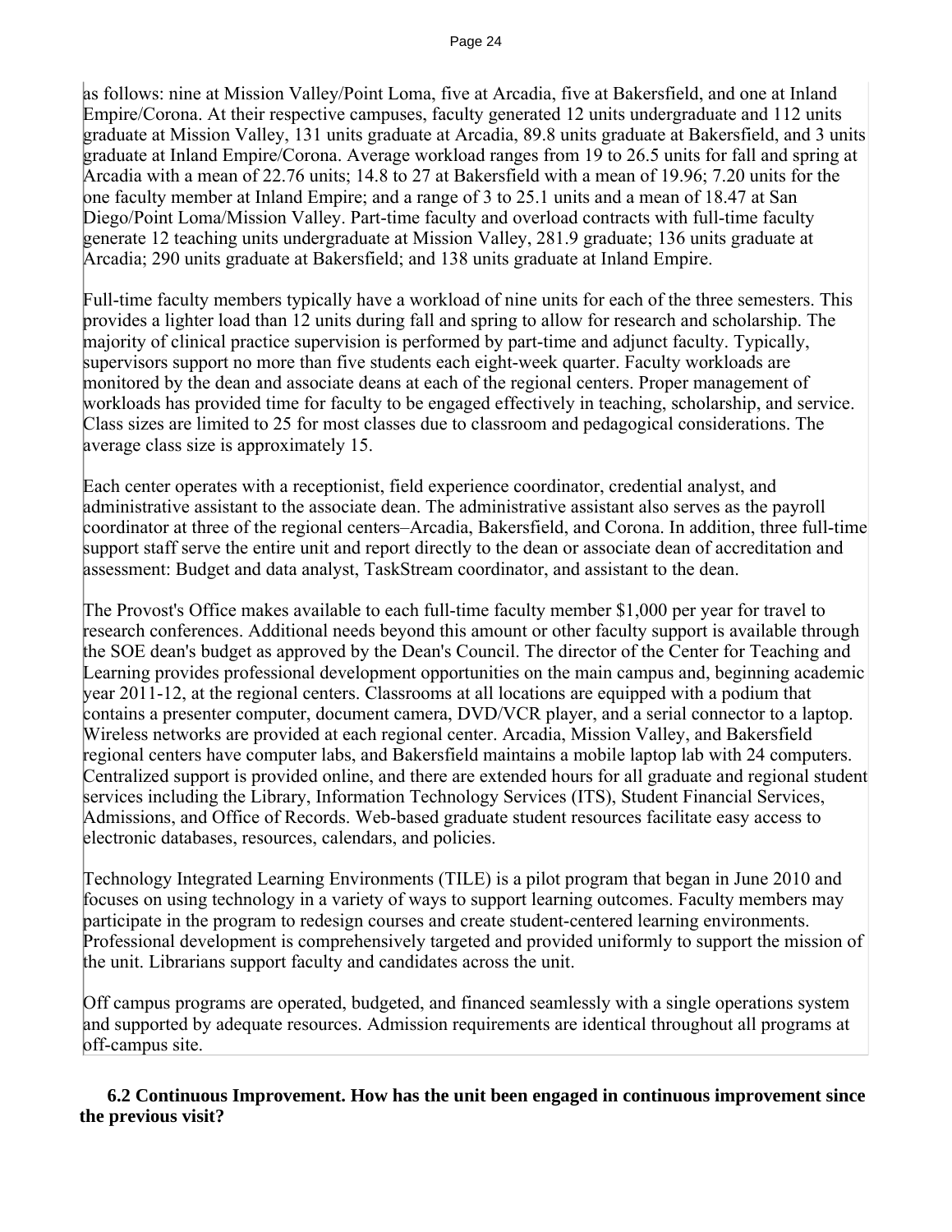# Not applicable

# **6.3 Movement to the Target Level. What steps has the unit taken to move to the target level (if appropriate to this standard)? What plans does the unit have to continue to move to the target level?**

The unit has taken steps to improve leadership and effective coordination of all programs designed to prepare education professionals to work in P-12 schools. In 2008-09, development began for an assessment system with signature assessments in each of the CTC-approved credential programs. Following the collection of the assessment data in the summer 2009, the faculty analyzed this data and together wrote their first biennial reports.

A reorganization of the leadership team allowed for the movement from a system of placing directors as leaders of independent sites to the appointment of associate deans who had responsibility of major areas of the unit's curriculum, in addition to the regional center administration. The assignment of curriculum responsibilities to the associate deans was based upon expertise and previous experience in K-12 schools: one associate dean oversees Leadership, the Teacher Education program, MATL & PPS Programs, and Teacher Performance Assessment (TPA) and Undergraduate programs. This new leadership structure helps ensure that the unit operates one program instead of four separate programs.

The newly created position of budget and data analyst provided a structure for bringing the unit together in the delivery of consistent payroll policies and procedures and financial reporting. In 2010-11, the budgets were reallocated in two ways. First, the regional center operations and maintenance budgets were separated from the SOE unit operations at the center. Second, expenses that pertained to the unit were centralized in the dean's budget (Cost center 5205), instead of the regional center budgets bearing all of the costs. This includes travel to San Diego for faculty meetings and for frequent meetings at the centrally located Arcadia Regional center. A new cost center has been created for the undergraduate Liberal Studies Program to separate the expenses for this program from the graduate program at Mission Valley.

#### **6.4 Strengths. What areas of the standard are being addressed at the target level?**

Not applicable

# **6.5 Areas for Improvement and Rationales**

#### **6.5.1 What AFIs have been removed?**

| AF I           | $\mathcal{L}^{\text{max}}_{\text{max}}$ and $\mathcal{L}^{\text{max}}_{\text{max}}$ and $\mathcal{L}^{\text{max}}_{\text{max}}$<br>Rationale<br><b>AF!</b> |
|----------------|------------------------------------------------------------------------------------------------------------------------------------------------------------|
| Not applicable |                                                                                                                                                            |

#### **6.5.2 What AFIs remain and why?**

| AFI            | Rationale<br>AF' |
|----------------|------------------|
| Not applicable |                  |

 **6.5.3 What new AFIs does the unit need to address for continued improvement? (These new AFIs may be an area of concern cited in the Offsite BOE Team Feedback Report if evidence in the IR Addendum, new exhibits, observations, or interviews indicates that an area of concern has not**